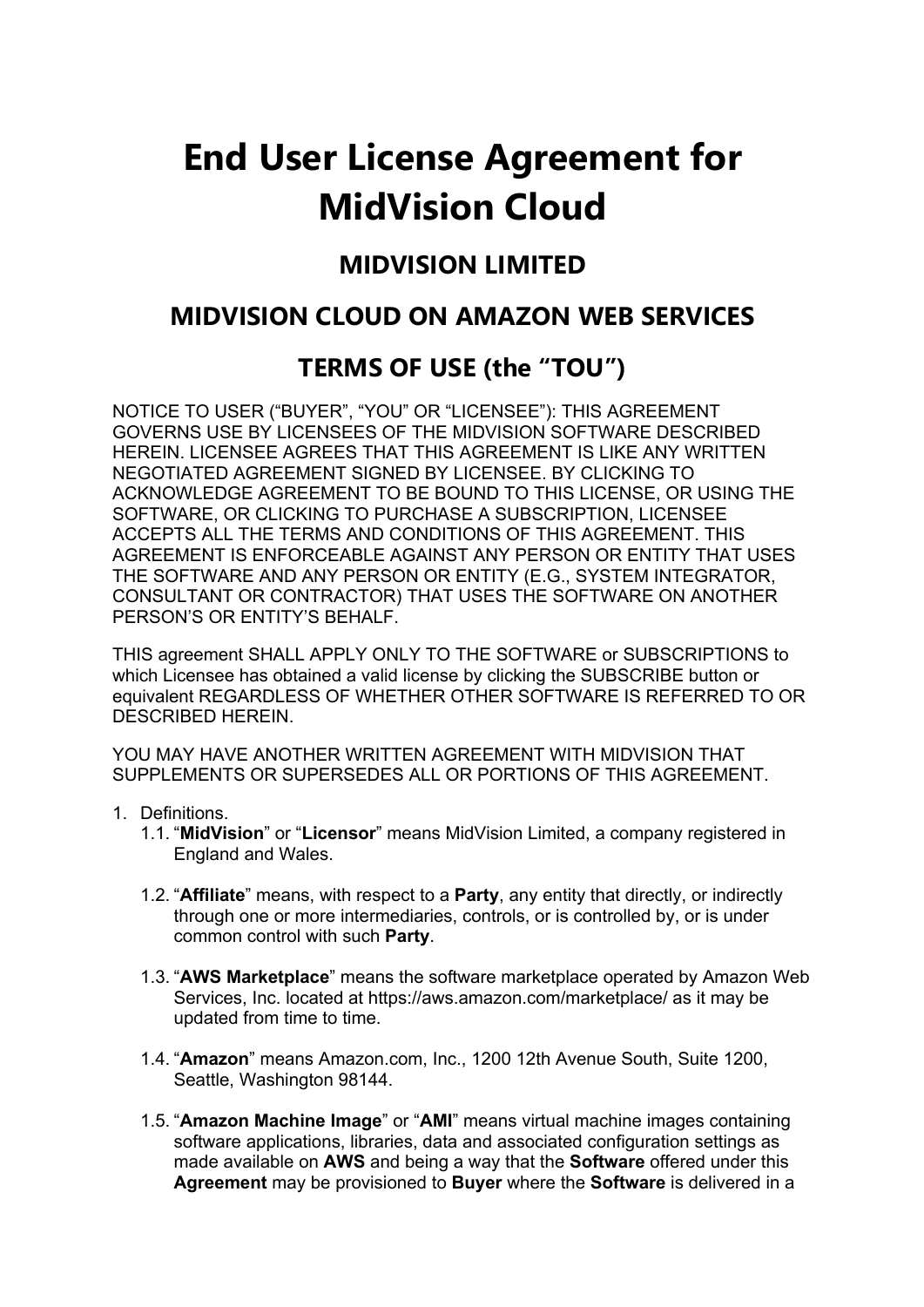machine image using the **Amazon Machine Image** functionality of **AWS** Services. **Buyer** deploys and runs the **AMI** containing the **Software** under **Buyer's** own **AWS Services** account on **AWS** Services infrastructure.

- 1.6. "**AWS**" means the Amazon Web Services comprising a virtual computing environment including, without limitation, one (1) or more AMIs and the "Amazon Elastic Compute Cloud", as defined at http://aws.amazon.com/ec2.
- 1.7. "**Amazon Web Services Account**" means the **Licensee's AWS** account registered on Amazon.com used to launch **AMI** instances, store and transfer data, run applications and receive billing.
- 1.8. "**Authorized Users**" means an employee, non-employee worker or other member of **Buyer** or any of its **Affiliates'** workforces, **Contractor** of **Buyer** or any of its **Affiliates** or other person or software program or computer systems authorized by **Buyer** or any of its **Affiliates** to access and use the **Software** as permitted under this **Agreement**.
- 1.9. "**Midvision-Cloud**" or "**Software**" means MidVision Cloud software pre-installed as an **AMI** that can be run only on the **AWS** environment licensed on a **Metered Pricing** or **Entitlement Pricing** basis, and consisting of "**Third Party Software**" and "**Value Add Components**" and including any patches, bug fixes, corrections, remediation of security vulnerabilities, updates, upgrades, modifications, enhancements, derivative works, new releases and new versions of the **Software** that **Licensor** provides, or is obligated to provide, under this **Agreement**.
- 1.10. "**AWS Services**" means the cloud computing services offered by Amazon Web Services, Inc. as they may be updated from time to time.
- 1.11. "**Buyer Data**" means all data, records, files, information or content, including text, sound, video, images and software, that is (a) input or uploaded by Buyer or its Users to or collected, received, transmitted, processed, or stored by Buyer or its Users using the Software in connection with this Agreement, or (b) derived from (a). Buyer Data is **Confidential Information** of **Buyer**.
- 1.12. "**Buyer Materials**" means any property, items or materials, including Buyer Data, furnished by Buyer to Licensor for Licensor's use in the performance of its obligations under this Agreement.
- 1.13. "**Contractor**" means any third party contractor of **Buyer** or other third party performing services for **Buyer**, including outsourcing suppliers.
- 1.14. "**Documentation**" means the user guides, manuals, instructions, specifications, notes, documentation, printed updates, "read-me" files, Notices files, release notes and other materials related to the **Software** (including all information included or incorporated by reference in the applicable **AWS Marketplace Listing**), its use, operation or maintenance, together with all enhancements, modifications, derivative works, and amendments to those documents, that **Licensor** publishes or provides under this **Agreement**.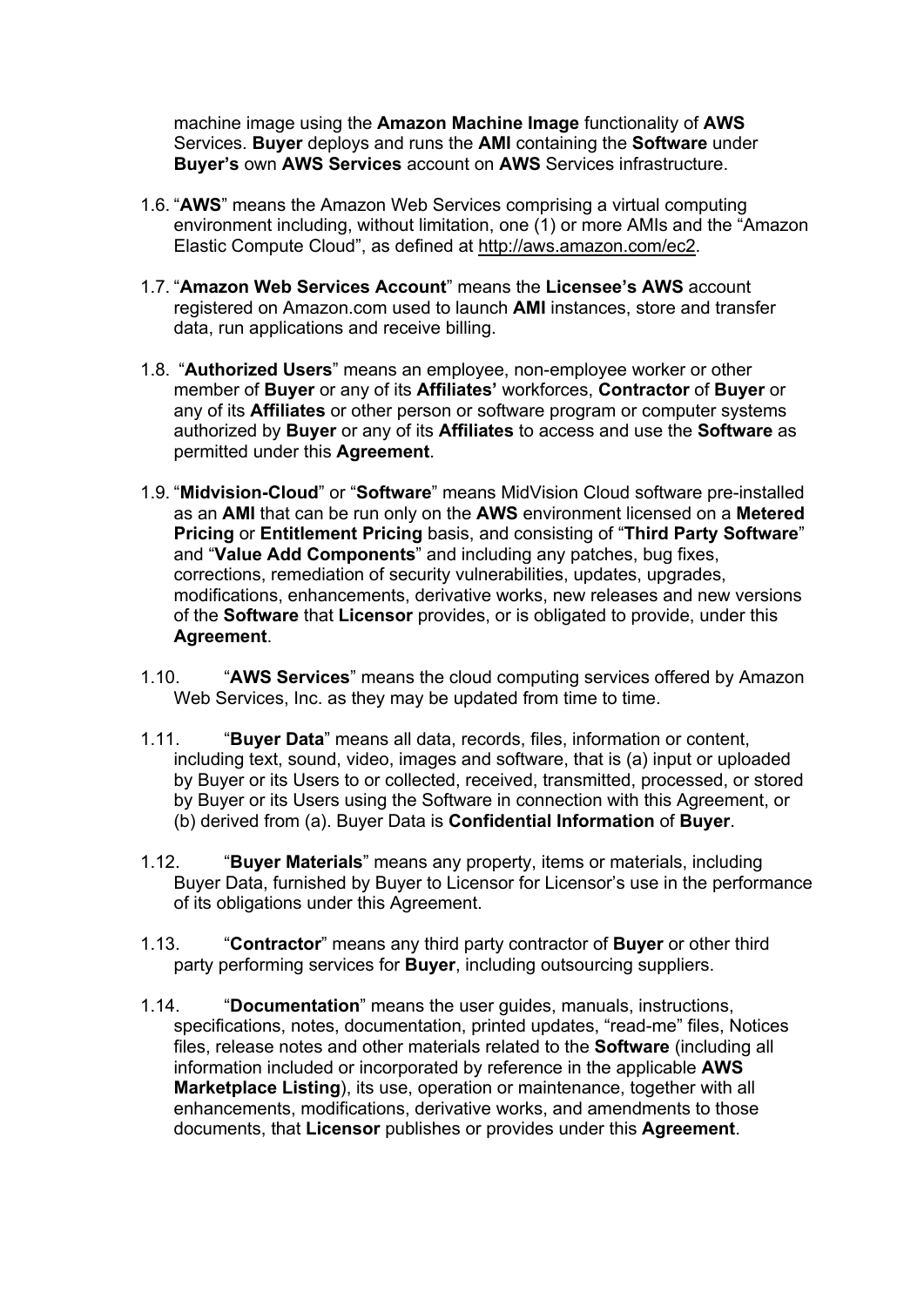- 1.15. "**Entitlement Pricing"** means any pricing model for **AMI Software Subscriptions** where **Buyer** purchases a quantity of usage upfront, include prepaid and instalment payment pricing models.
- 1.16. "**Licensed Materials**" means the **Software**, **Documentation** and any other items, materials or deliverables that **Licensor** provides, or is obligated to provide, under this **Agreement**.
- 1.17. "**Metered Pricing**" means any pricing model for **AMI Software Subscriptions** where **Buyer** pays as it goes based on the quantity of its usage of the **Software**.
- 1.18. "**Personnel**" means a **Party** or its **Affiliate's** directors, officers, employees, non-employee workers, agents, auditors, consultants, contractors, subcontractors and any other person performing services on behalf of such **Party** (but excludes the other **Party** and any of the foregoing of the other **Party**).
- 1.19. "**Proprietary Rights**" means all intellectual property and proprietary rights throughout the world, whether now known or hereinafter discovered or invented, including, without limitation, all: (a) patents and patent applications; (b) copyrights and mask work rights; (c) trade secrets; (d) trademarks; (e) rights in data and databases; and (f) analogous rights throughout the world.
- 1.20. "**Services**" means all services and tasks that **Licensor** provides, or is obligated to provide, under this **Agreement**, including without limitation **Support Services.**
- 1.21. "**Sample Application Code**" means the sample software code, application programming interface, header files and related information, and the file format specifications, if any, included as part of the **Software** as described in the **Documentation** or a "Read Me" file accompanying the applicable **Software**.
- 1.22. **"AWS Marketplace Listing"** means an offer by **Licensor** or a Reseller, as set forth in the detail page on the **AWS Marketplace**, to license **Software** for a specific use capacity and provide **Support Services** subject to this **Agreement**, including **Licensor's** policies and procedures referenced or incorporated in the detail page.
- 1.23. **"Subcontractor"** means any third party subcontractor or other third party to whom **Licensor** delegates any of its duties and obligations under this **Agreement**.
- 1.24. "**Subscription**" means a subscription ordered by **Buyer** in the **AWS Marketplace** and fulfilled by **Licensor** for the licensing and provision of **AMI Software** listed in a **AWS Marketplace Listing**.
- 1.25. "**Support Services**" means the support and maintenance services for the **Software** that **Licensor** provides, or is obligated to provide, as described in the **AWS Marketplace Listing**.
- 1.26. "**Value-Add Components**" means the **MidVision** software (including MidVision RapidDeploy), patch management, remote access management,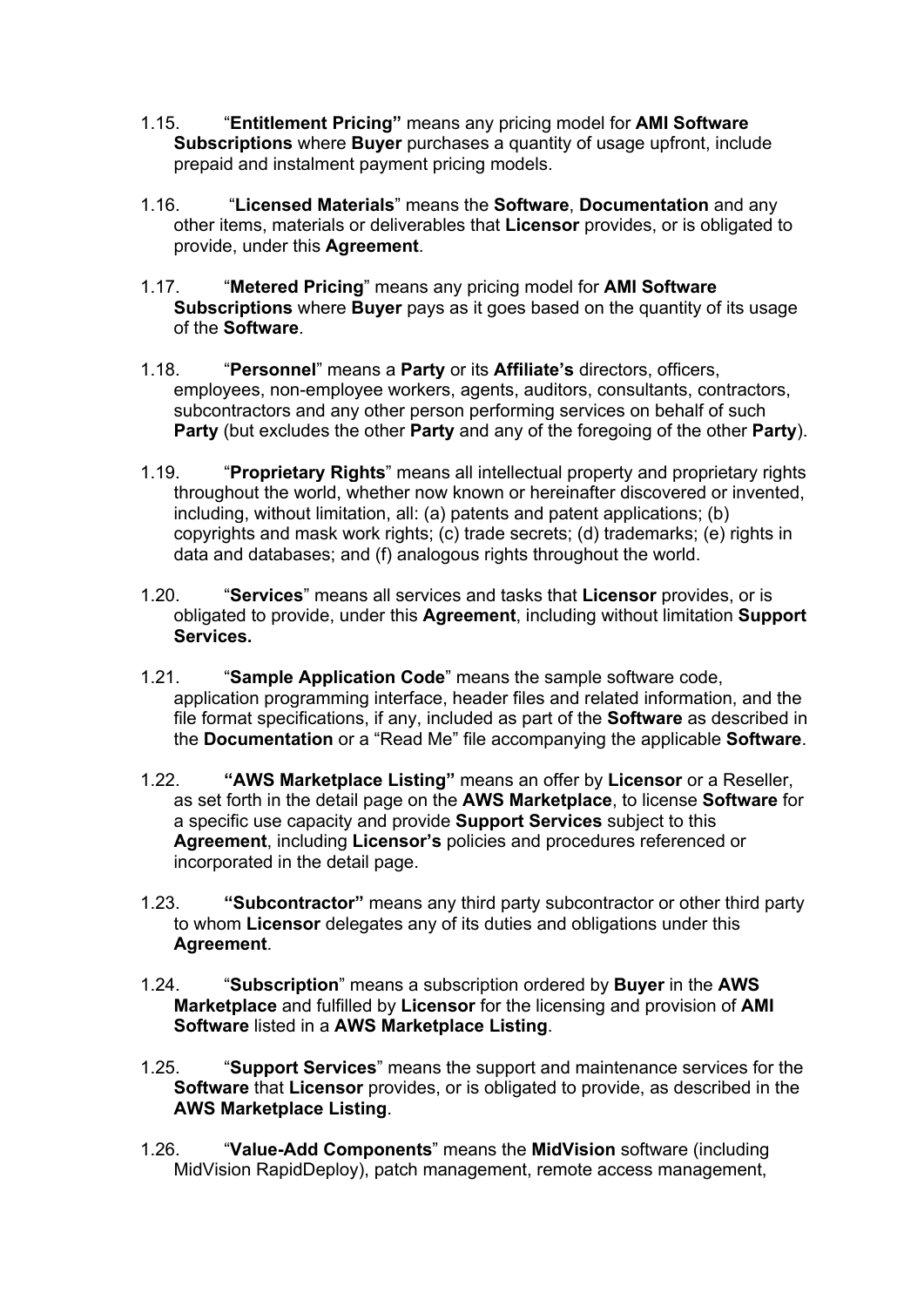asset management, application integration, or other services that **MidVision** provides, which together with the **Third Party Software**, forms the **Software**.

- 2. Scope.
	- 2.1. **Terms and Conditions.** This **Agreement** for AWS Marketplace (the "**Agreement**") sets forth the terms and conditions applicable to the licensing of **Software** from the licensor ("**MidVision**" or "**Licensor**") by the **Party** subscribing to the **Software** ("**Buyer**" or "**Licensee**") through the **AWS Marketplace**, deployed via **AMI** via an **AWS Marketplace Listing**. The offer of the **Software** as an **AWS Marketplace Listing** on the **AWS Marketplace**, and **Buyer's** purchase of the corresponding **Subscription** on the **AWS Marketplace**, constitutes each **Party's** respective acceptance of this **Agreement** and their entry into this **Agreement** (defined below). Unless defined elsewhere in this **Agreement**, terms in initial capital letters have the meanings set forth in Section 1 (Definitions). **Buyer** and **Licensor** may be referred to collectively as the "**Parties**" or individually as a "**Party**".
	- 2.2. **Software Subscription**. **Buyer** will subscribe to a **Subscription** as set forth in the **AWS Marketplace Listing** in accordance with this **Agreement**. **Licensor** will supply and sell the **Subscription** to **Buyer**, or **Buyer** may purchase the **Subscription** from **Licensor's** authorized reseller ("**Reseller**"). A **Subscription**, as described in the applicable **AWS Marketplace Listing**, may be for **Software** deployed via AMI ("**AMI Software**") or **Software** deployed via SaaS ("**SaaS Software**"). **Software** may be targeted for specific geographic regions, and **Support Services** may vary by geography as set forth in the applicable **AWS Marketplace Listing**. A **Subscription** may be provided on a **Metered Pricing**, **Entitlement Pricing** or other basis through the functionality available through **AWS Services**. The fee or rate for the **Subscription** is set forth in the applicable **AWS Marketplace Listing**. For **Subscriptions** provided on a **Metered Pricing** basis, upon request by **Buyer**, **Licensor** will provide sufficient documentation from its books and records to allow **Buyer** to verify the metered usage charged to **Buyer** for the **Subscription**.
	- 2.3. **Taxes**. Each **Party** will be responsible, as required under applicable Law, for identifying and paying all taxes and other governmental fees and charges (and any penalties, interest and other additions thereto) that are imposed on that **Party** upon or with respect to the transactions and payments under this **Agreement**. Applicable taxes and duties may be due in addition to the fees or rates payable by **Buyer**. **Licensor** may charge and **Buyer** will pay, where applicable, national, state or local sales or use taxes, or value added or goods and services tax, or withholding or other taxes ("**Taxes**"). Where required by local legislation, Amazon Web Services, Inc. may charge for **Taxes** in its own name for **Subscriptions** made by **Buyers** on the **AWS Marketplace**, and **Buyer** will pay such **Taxes**. **Buyer** will receive a compliant tax invoice, where required. Upon request, **Buyer** will provide such information to **Licensor** as reasonably required to determine whether **Licensor** is obligated to collect **Taxes** from **Buyer**.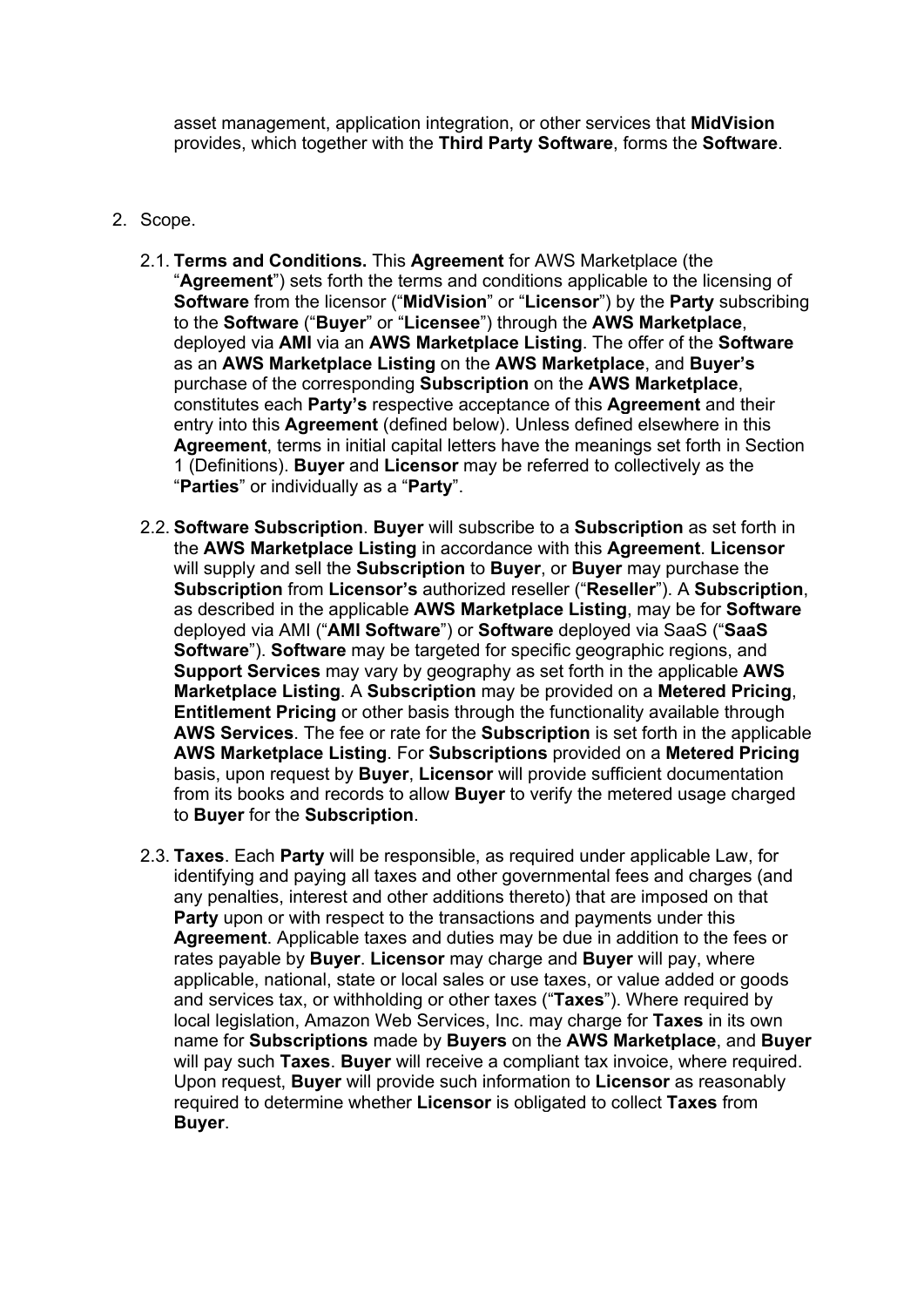2.4. **Agreement**. Each **Subscription** is subject to and governed by this **Agreement**, the applicable **AWS Marketplace Listing**, the terms and conditions of the NDA (if any) and any amendments to any of the foregoing as may be agreed upon by the **Parties**, which together constitute the agreement between **Buyer** and **Licensor** (the "**Agreement**"). Each **Subscription** is a separate agreement between **Buyer** and **Licensor**. In the event of any conflict between the terms and conditions of the various components of this **Agreement**, the following order of precedence will apply: (a) any amendment agreed upon by the **Parties**; (b) the NDA (if any); (c) this **Agreement**; and (d) the **AWS Marketplace Listing**.

### 3. License.

- 3.1. Licensed Materials
	- 3.1.1. **Licensor** hereby grants to **Buyer**, subject to Section 3.1.2, a non exclusive, worldwide (subject to Section 3.5.6), non transferable (except in connection with an assignment permitted under Section 11.8 or a divestiture permitted under Section 11.9), non-terminable (except as provided in Section 13) license under all **Proprietary Rights** in and to the **AMI Software** and **AMI Image**, to deploy, operate and use the **AMI Software** and **AMI Image** under **Buyer's** own **AWS Services** account on **AWS Services** infrastructure in accordance with the applicable **AWS Marketplace Listing** and for the purposes described in the **Documentation** and to allow its **Authorized Users** to access and use the **AMI Software** and **AMI Image** as so deployed.
	- 3.1.2. **Buyer** may use the **Software** and, as applicable, the **AMI Image** only: in support of the internal operations of **Buyer's** and its **Affiliates'** business(es) or organization(s), in connection with **Buyer's** and its **Affiliates'** products and services (but, for clarity, not as a stand-alone product or service of **Buyer** or its **Affiliates**), and in connection with **Buyer's** and its **Affiliate's** interactions with **Authorized Users**.
	- 3.1.3. **Documentation. Buyer** may make a reasonable number of copies of the **Documentation** as necessary for **Authorized Users** to use such **Software**, and as applicable the **AMI Image**, in accordance with the rights granted under this **Agreement**, provided that **Buyer** includes the original proprietary legends, copyright and other notices on all copies. **Licensor** retains all rights not expressly granted to **Buyer** under this **Agreement**.
	- 3.1.4. **Sample Application Code**. **Licensee's Authorized Users** may install, modify and use the **Sample Application Code** solely for purposes of facilitating use of validly licensed **Software** in accordance with this **Agreement**. Licensee may modify the **Sample Application Code** solely for the purposes of designing, developing and testing **Licensee's** own software applications. However, **Licensee** is permitted to use, copy and redistribute its modified **Sample Application Code** only if all of the following conditions are met: (a) **Licensee** includes **MidVision's** copyright notice (if any) with **Licensee's** application, including every location in which any other copyright notice appears in such application; and (b) **Licensee** does not otherwise use **MidVision's** or any of its suppliers name, logos or other **MidVision** or any of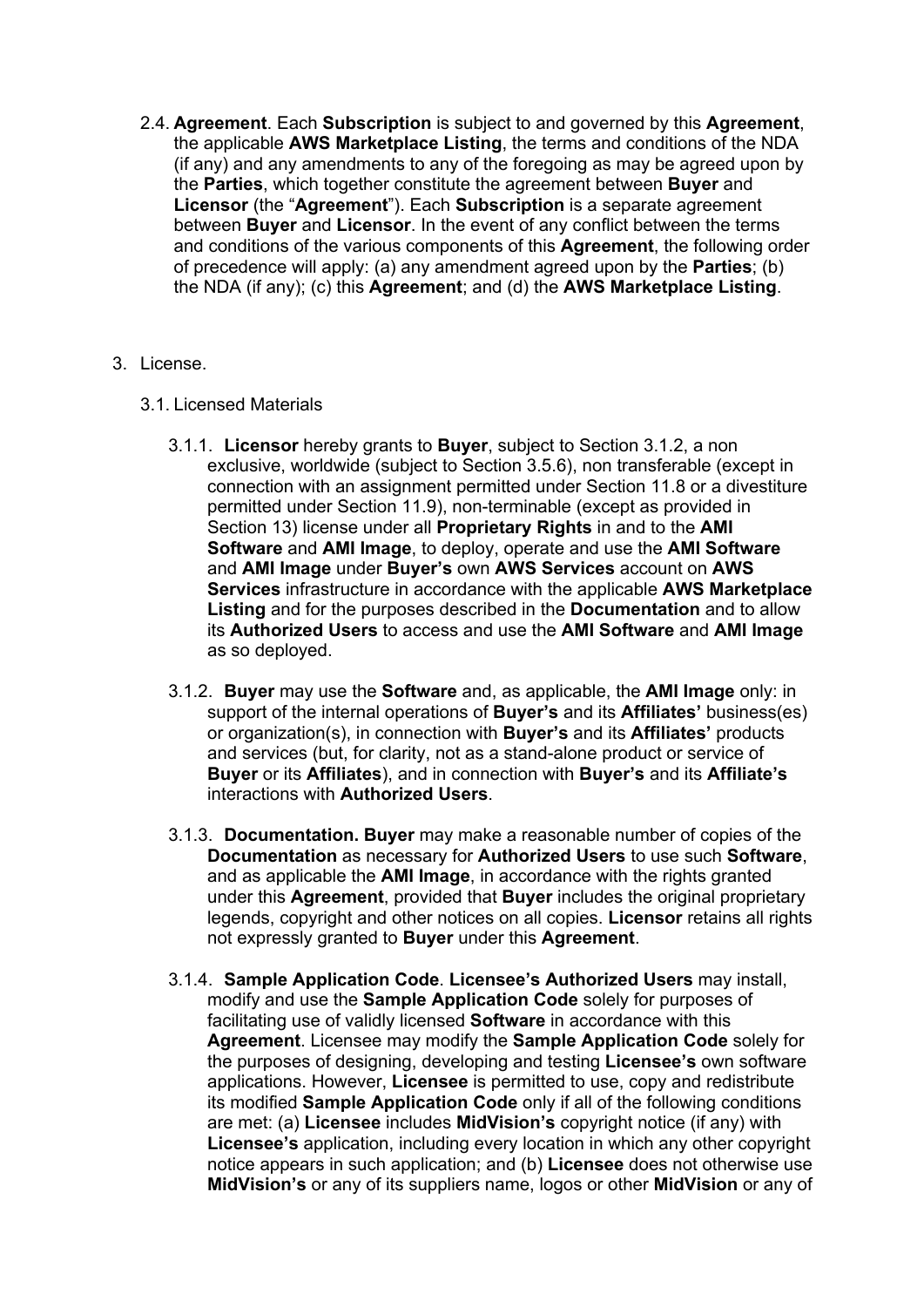its suppliers trademarks to market **Licensee's** application. **Licensee** agrees to defend, indemnify, and hold **MidVision** and its suppliers harmless from and against any claims or lawsuits, including attorneys' reasonable fees, that arise or result from the use or distribution of **Licensee's** applications, provided that **MidVision** gives **Licensee** prompt written notice of any such claim, tenders to **Licensee** the defense or settlement of such a claim at **Licensee's** expense, and cooperates with **Licensee**, at **Licensee's** expense, in defending or settling such claim.

- 3.2. **Affiliates and Contractors.** With respect to **Affiliates** and **Contractors** that **Buyer** allows to use the **Licensed Materials**: (a) **Buyer** remains responsible for all obligations hereunder arising in connection with such **Affiliate's** or **Contractor's** use of the **Licensed Materials**; and (b) **Buyer** agrees to be directly liable for any act or omission by such **Affiliate** or **Contractor** to the same degree as if the act or omission were performed by **Buyer** such that a breach by an **Affiliate** or a **Contractor** of the provisions of this **Agreement** will be deemed to be a breach by **Buyer**. The performance of any act or omission under this **Agreement** by an **Affiliate** or a **Contractor** for, by or through **Buyer** will be deemed the act or omission of **Buyer**.
- 3.3. **Outsourcing**. **Licensee** may sublicense use of the **Software** to an **Authorized User** to operate the **Software** on **Licensee's** behalf, provided that: (a) **Licensee** provides **MidVision** with prior written notice; (b) **Licensee** is responsible for ensuring that any such **Authorized User** agrees to abide by and fully complies with the terms of this **Agreement** as they relate to the use of the **Software** on the same basis as applies to **Licensee**; (c) such use is only in relation to **Licensee's** direct beneficial business purposes as restricted herein; (d) such use does not represent or constitute an increase in the scope or number of licenses provided hereunder; and (e) **Licensee** shall remain fully liable for any and all acts or omissions by the **Authorized User** related to this **Agreement**.
- 3.4. **Delivery**. The **Software** shall be made available solely via the **AMI**.
- 3.5. **Restrictions**.
	- 3.5.1. **Limited Modifications, No Reverse Engineering**. **Licensee** shall not modify, port, adapt or translate the **Software**. **Licensee** shall not reverse engineer, decompile, disassemble or otherwise attempt to discover the source code of the **Software**. For the avoidance of doubt, **Licensee** is permitted to use and modify the **AMI** ("**Modified AMI**") in accordance with the **AWS** terms of service, and save the **Modified AMI**, including the **Software** only in the **Licensee's Amazon Web Services Account**. However any **Modified AMI** may only be used and/or stored within **AWS**, as may be permitted under the **AWS** terms of service.
	- 3.5.2. **No Unbundling**. The **Software** may include various applications, utilities and components, may support multiple platforms and languages or may be provided to **Licensee** on multiple media or in multiple copies. Nonetheless, the **Software** is designed and provided to **Licensee** solely within **AWS** as permitted herein. **Licensee** is not required to use all component parts of the **Software**, but **Licensee** shall not unbundle the component parts of the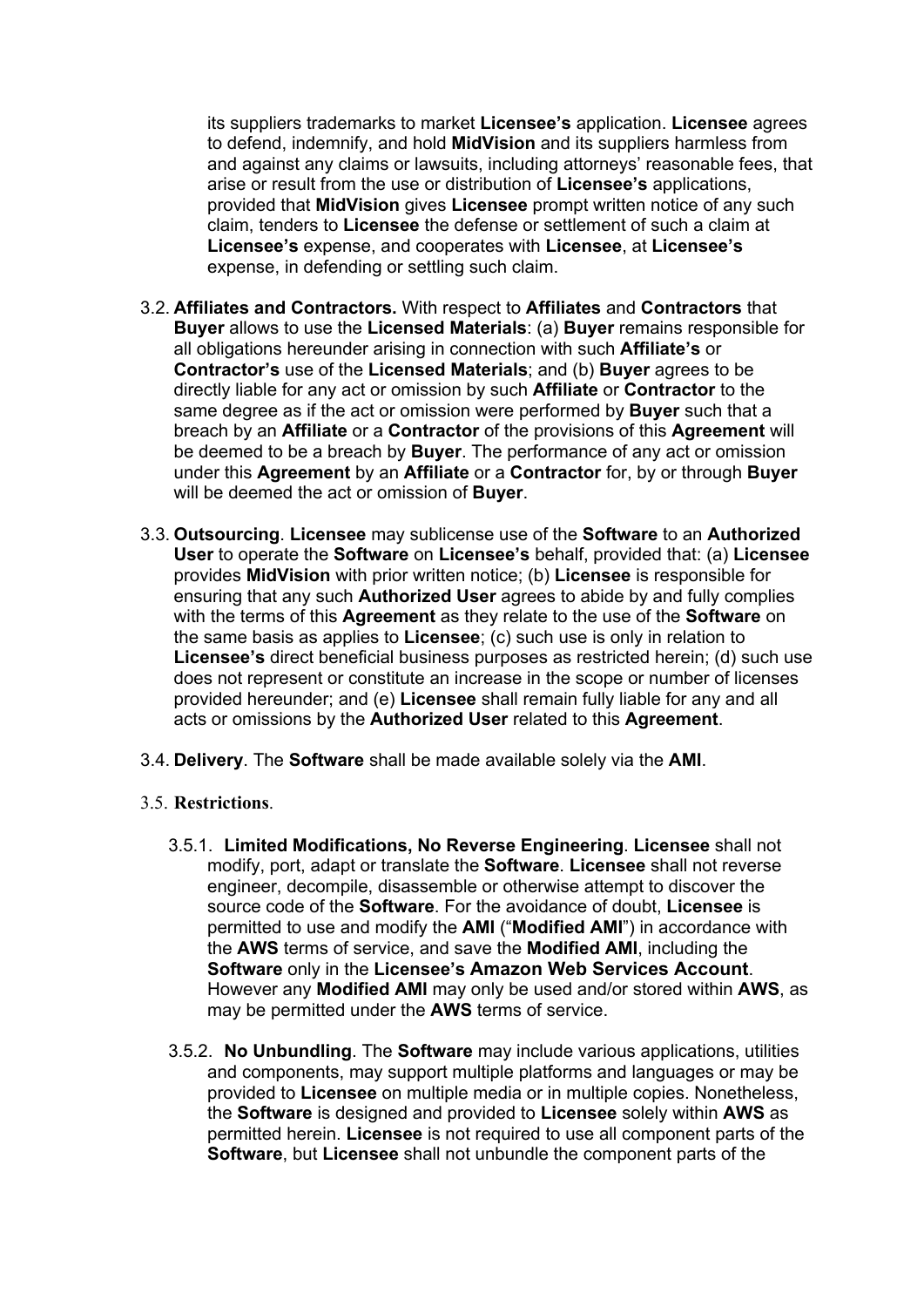**Software**. **Licensee** shall not unbundle or repackage the **Software** for distribution, transfer or other disposition.

- 3.5.3. **No Transfer. Licensee** shall not sublicense, assign or transfer the **Software** or **Licensee's** rights in the **Software**, or authorize any portion of the **Software** to be copied onto or accessed from another individual or entity except as may be explicitly provided in this **Agreement**.
- 3.5.4. **Prohibited Use**. Except as expressly authorized through a separate custom hosting agreement, **Licensee** is prohibited from: (a) using the **Software** on behalf of third parties; (b) renting, leasing, lending or granting other rights in the **Software** including rights on a membership or subscription basis; (c) providing use of the **Software** in a computer service business, third party outsourcing facility or service, service bureau arrangement, time sharing basis, or as part of a hosted service; (d) using or downloading the **Software** on any other device or system, including but not limited to on-premises computing systems, other virtualized or cloud computing environments, or other **AWS** virtual machines; (e) working around any technical limitations in the **Software**; (f) duplicating the **Software** or publishing the **Software** for others to copy; or (g) using any component, library, or other technology included with the **Software** other than solely in connection with its use of the **Software**.
- 3.5.5. **License Limit**. **Licensee** shall only use the **Software** within their **Amazon Web Services Account** and only as allowed by the **Licensee's** designated instance type.
- 3.5.6. **Export Rules**. **Licensee** acknowledges that the **Software** is subject to the U.S. Export Administration Regulations and other export laws, restrictions, and regulations (collectively, the "**Export Laws**") and that **Licensee** will comply with the **Export Laws**. **Licensee** will not ship, transfer, export, or reexport the **Software**, directly or indirectly, to: (a) any countries that are subject to US export restrictions (currently including, but not necessarily limited to, Cuba, Iran, North Korea, Sudan, and Syria) (each, an "**Embargoed Country**"), (b) any end user whom **Licensee** knows or has reason to know will utilize them in the design, development or production of nuclear, chemical or biological weapons, or rocket systems, space launch vehicles, and sounding rockets, or unmanned air vehicle systems (each, a "**Prohibited Use**"), or (c) any end user who has been prohibited from participating in the U.S. export transactions by any federal agency of the U.S. government (each, a "**Sanctioned Party**"). In addition, **Licensee** is responsible for complying with any local laws in its jurisdiction which may impact **Licensee's** right to import, export or use the **Software**. **Licensee** represents and warrants that (i) it is not a citizen of, or located within, an **Embargoed Country**, (ii) it will not use the **Software** for a **Prohibited Use**, and (iii) it is not a **Sanctioned Party**. All rights to use the **Software** are granted on condition that such rights are forfeited if **Licensee** fails to comply with the terms of this **Agreement**.
- 3.5.7. In the event that **Licensee** fails to comply with this **Agreement**, **MidVision** may terminate the license and **Licensee** must destroy all copies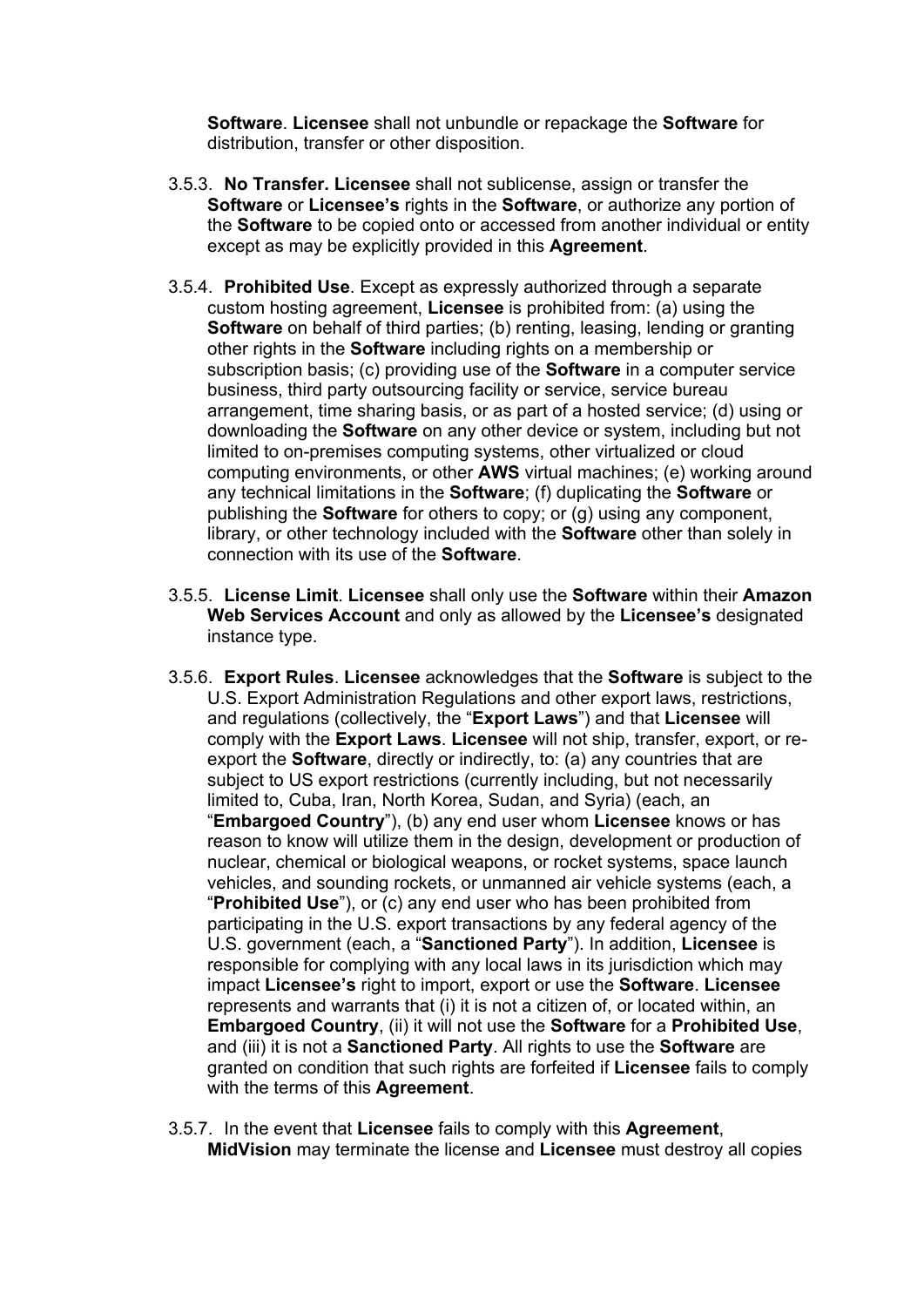of the **Software** (with all other rights of both parties and all other provisions of this **Agreement** surviving any such termination).

- 3.5.8. **Licensee** shall make substantial use of the **Value Add Components** when using the **Software**.
- 3.6. **Open Source Software**. The **Software** may contain or be provided with components that are subject to the terms and conditions of "open source" software licenses ("**Open Source Software**"). If **Buyer's** use of the **Software** subjects **Buyer** to the terms of any license governing the use of **Open Source Software**, then information concerning such **Open Source Software** and the applicable license must be incorporated or referenced in the **AWS Marketplace Listing** or **Documentation**. To the extent required by the license to which the **Open Source Software** is subject, the terms of such license will apply in lieu of the terms of this **Agreement** with respect to such **Open Source Software**, including without limitation, any provisions governing attribution, access to source code, modification and reverse-engineering.
- 3.7. **High-Risk Activities**. The **Software** is not designed or developed for use in high-risk, hazardous environments requiring fail-safe performance, including without limitation in the operation of nuclear facilities, aircraft navigation or control systems, air traffic control, or weapons systems, or any other application in which the failure of the **Software** could lead to severe physical or environmental damages ("**High Risk Activities**"). **Buyer** will not use the **Software** for **High Risk Activities**.
- 4. Services & Support.
	- 4.1. **Licensor**, its **Affiliates** or **Third Party Suppliers** will provide sufficient **Documentation** to allow a reasonably competent user to access and use the **Software**, and **Licensor** will provide **Support Services** to Buyer in accordance with the support plan set forth or incorporated into the **AWS Marketplace Listing**.
	- 4.2. **Licensee** shall be entitled to 'standard' web based support from **MidVision** for the **Software** as described at https://www.midvisioncloud.com/supportservices/support-slas/. For the avoidance of doubt, **MidVision** has no liability and provides no support for the hardware or any **AWS services** provided by **Amazon**.
- 5. Intellectual Property Rights.

Subject to the licenses granted herein, **Licensor** its **Affiliates** or **Third Party Suppliers** will retain all right, title and interest it may have in and to the **Licensed Materials**, including all **Proprietary Rights** therein. Nothing in this **Agreement** will be construed or interpreted as granting to **Buyer** any rights of ownership or any other proprietary rights in or to the **Licensed Materials**.

The **Software** and any copies that **Licensee** is authorized by **MidVision** to make are the intellectual property of and are owned by **MidVision** and its suppliers. The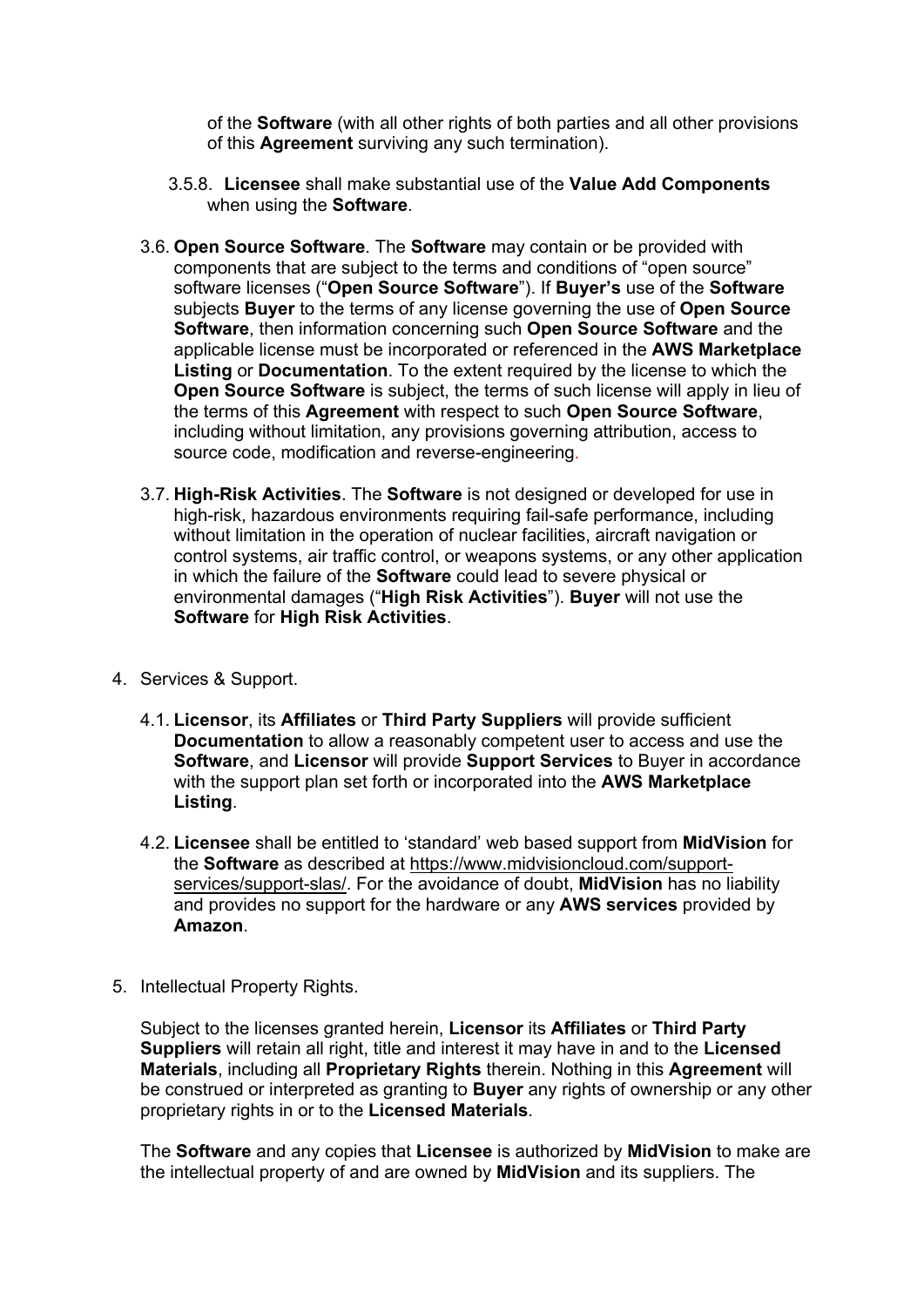structure, organization and code of the **Software** are the valuable trade secrets and confidential information of **MidVision** and its suppliers. The **Software** is protected by copyright, including without limitation by United Kingdom Copyright Law, international treaty provisions and applicable laws in the country in which it is being used. Except as expressly stated herein, this **Agreement** does not grant **Licensee** any intellectual property rights in the **Software** and all rights not expressly granted are reserved by **MidVision**.

6. Updates.

All upgrades and updates are provided to **Licensee** at **MidVision's** sole discretion and are subject to the terms of this **Agreement** on a license exchange basis. **Licensee** agrees that by using an upgrade or update **Licensee** voluntarily terminates **Licensee's** right to use any previous version of the **Software**. As an exception, Licensee may maintain installations of previous versions of the **Software** on **AWS** for a reasonable period of time (but not to exceeding ninety (90) days) after **Licensee** obtains the upgrade or update to assist **Licensee** in the transition to the upgrade or update, provided that **Licensee's** right to such simultaneous installations does not constitute an increase in the number of copies, licensed amounts or scope of use granted to **Licensee** hereunder. Any obligations that **MidVision** may have to support previous versions during the license term may end upon the availability of this update. Upgrades and updates may be licensed to **Licensee** by **MidVision** with additional or different terms.

### 7. NO WARRANTY.

YOU EXPRESSLY UNDERSTAND AND AGREE THAT, TO THE MAXIMUM EXTENT PERMITTED BY APPLICABLE LAW, THE SOFTWARE IS PROVIDED BY MIDVISION, ITS AFFILIATES AND THIRD PARTY SUPPLIERS "AS IS", WITHOUT WARRANTY OF ANY KIND, EXPRESS, IMPLIED, STATUTORY OR OTHERWISE, INCLUDING THE IMPLIED WARRANTIES OF PERFORMANCE, SECURITY, NON-INFRINGEMENT OF THIRD PARTY RIGHTS, INTEGRATION, MERCHANTABILITY, QUIET ENJOYMENT, SATISFACTORY QUALITY OR FITNESS FOR A PARTICULAR PURPOSE. WITHOUT LIMITING THE FOREGOING, MIDVISION MAKES NO WARRANTY THAT (I) THE SOFTWARE WILL MEET YOUR REQUIREMENTS OR WILL BE UNINTERRUPTED, TIMELY, SECURE OR ERROR-FREE; (II) THE RESULTS THAT MAY BE OBTAINED FROM THE USE OF THE SOFTWARE WILL BE EFFECTIVE, ACCURATE OR RELIABLE; (III) THE QUALITY OF THE SOFTWARE WILL MEET YOUR EXPECTATIONS; OR THAT (IV) ANY ERRORS OR DEFECTS IN THE SOFTWARE WILL BE CORRECTED. NO ADVICE OR INFORMATION, WHETHER ORAL OR WRITTEN, OBTAINED BY YOU FROM MIDVISION OR THROUGH OR FROM USE OF THE SOFTWARE SHALL CREATE ANY WARRANTY NOT EXPRESSLY STATED IN THE TERMS.

MIDVISION, ITS AFFILIATES AND THIRD PARTY SUPPLIERS SPECIFICALLY DISCLAIM ANY LIABILITY WITH REGARD TO ANY ACTIONS RESULTING FROM YOUR USE OF THE SOFTWARE. ANY MATERIAL DOWNLOADED OR OTHERWISE OBTAINED THROUGH USE OF THE SOFTWARE IS ACCESSED AT YOUR OWN DISCRETION AND RISK, AND YOU WILL BE SOLELY RESPONSIBLE FOR ANY DAMAGE TO YOUR COMPUTER SYSTEM OR LOSS OF DATA THAT RESULTS FROM USE OF THE SOFTWARE. MIDVISION, ITS AFFILIATES AND THIRD PARTY SUPPLIERS ASSUME NO LIABILITY FOR ANY COMPUTER VIRUS OR SIMILAR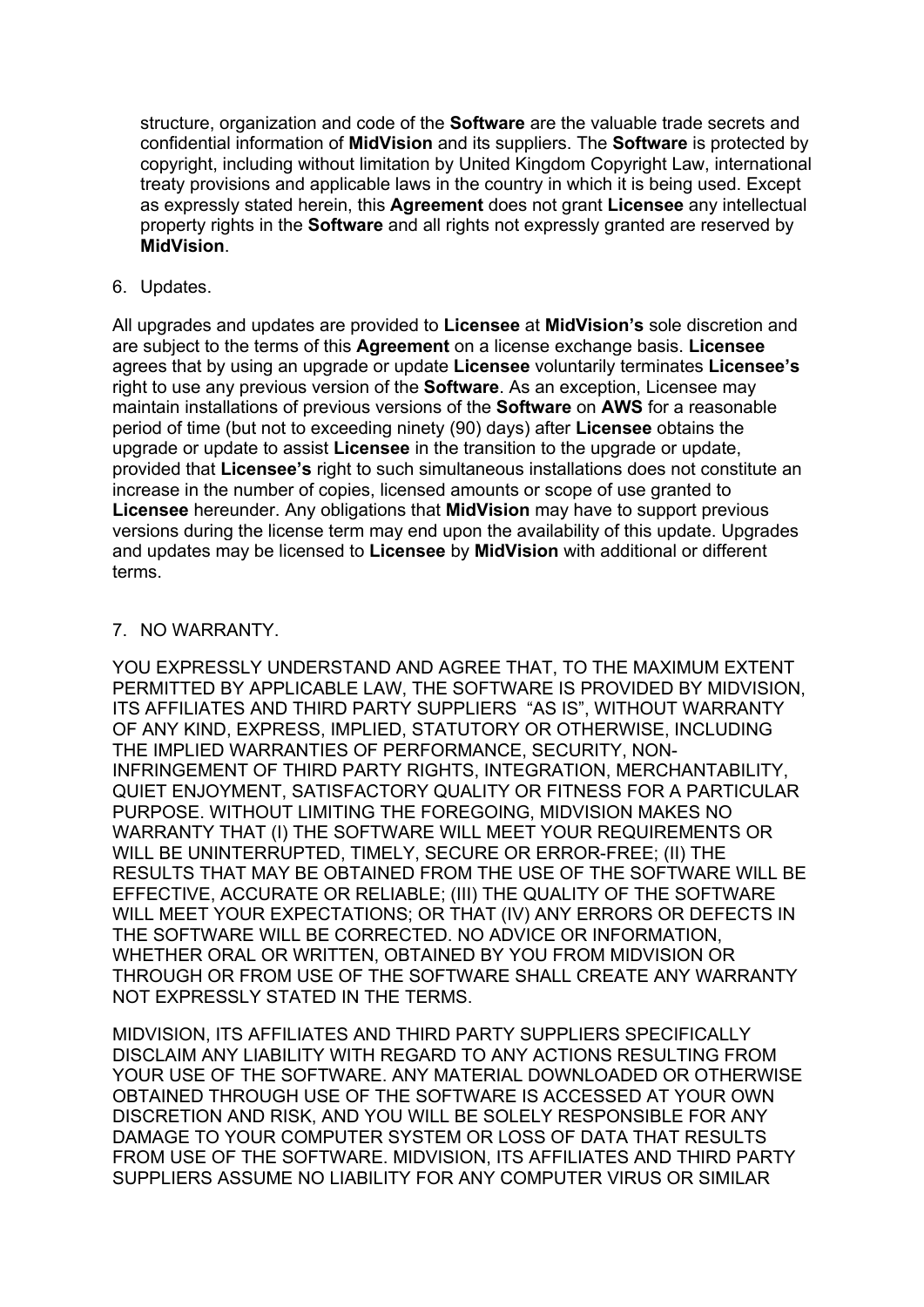CODE THAT IS DOWNLOADED TO YOUR COMPUTER AS A RESULT YOUR USE OF THE SOFTWARE.

MIDVISION DOES NOT CONTROL, ENDORSE OR ACCEPT RESPONSIBILITY FOR ANY MATERIALS OR SERVICES OFFERED BY AMAZON OR OTHER THIRD PARTIES ACCESSIBLE THROUGH AWS. MIDVISION MAKES NO REPRESENTATIONS OR WARRANTIES WHATSOEVER ABOUT AWS, AND SHALL NOT BE LIABLE FOR AMAZON OR OTHER THIRD PARTIES, THEIR MATERIALS OR SERVICES. ANY DEALINGS THAT YOU MAY HAVE WITH SUCH THIRD PARTIES ARE AT YOUR OWN RISK.

MIDVISION WILL NOT BE LIABLE FOR ANY LOSS THAT YOU MAY INCUR AS A RESULT OF USING AWS OR A THIRD PARTY USING YOUR PASSWORD OR ACCOUNT OR ACCOUNT INFORMATION IN CONNECTION WITH THE SOFTWARE, EITHER WITH OR WITHOUT YOUR KNOWLEDGE.

SOME JURISDICTIONS DO NOT ALLOW THE EXCLUSION OF CERTAIN WARRANTIES, THE LIMITATION OR EXCLUSION OF IMPLIED WARRANTIES, OR LIMITATIONS ON HOW LONG AN IMPLIED WARRANTY MAY LAST, SO THE ABOVE LIMITATIONS MAY NOT APPLY TO YOU.

#### 8. LIMITATION OF LIABILITY

EXCEPT FOR THE EXCLUSIVE REMEDY SET FORTH ABOVE AND AS OTHERWISE PROVIDED IN SECTION 13, IN NO EVENT WILL MIDVISION OR ITS AFFILIATES OR SUPPLIERS BE LIABLE TO LICENSEE FOR ANY LOSS, DAMAGES, CLAIMS OR COSTS WHATSOEVER INCLUDING ANY CONSEQUENTIAL, INDIRECT OR INCIDENTAL DAMAGES, ANY LOST PROFITS OR LOST SAVINGS, ANY DAMAGES RESULTING FROM BUSINESS INTERRUPTION, PERSONAL INJURY OR FAILURE TO MEET ANY DUTY OF CARE, OR CLAIMS BY A THIRD PARTY EVEN IF A MIDVISION REPRESENTATIVE HAS BEEN ADVISED OF THE POSSIBILITY OF SUCH LOSS, DAMAGES, CLAIMS OR COSTS. THE FOREGOING LIMITATIONS AND EXCLUSIONS APPLY TO THE EXTENT PERMITTED BY APPLICABLE LAW IN LICENSEE'S JURISDICTION. MIDVISION'S AGGREGATE LIABILITY AND THAT OF ITS AFFILIATES AND SUPPLIERS UNDER OR IN CONNECTION WITH THIS AGREEMENT WILL BE LIMITED TO THE LESSER OF EITHER FIVE HUNDERED UNITED STATES DOLLARS (\$500) OR THE AGGREGATE AMOUNT PAID BY YOU FOR THE SOFTWARE. THIS LIMITATION WILL APPLY EVEN IF MIDVISION HAS BEEN ADVISED OF THE POSSIBILITY OF SUCH DAMAGES AND NOTWITHSTANDING ANY FAILURE OF ESSENTIAL PURPOSE OF ANY LIMITED REMEDY. THE LIMITATIONS AND EXCLUSIONS IN THIS SECTION 7 APPLY TO THE MAXIMUM EXTENT PERMITTED BY APPLICABLE LAW IN YOUR JURISDICTION. SOME JURISDICTIONS PROHIBIT THE EXCLUSION OR LIMITATION OF LIABILITY FOR INCIDENTAL, CONSEQUENTIAL OR PUNITIVE DAMAGES. ACCORDINGLY, THE LIMITATIONS AND EXCLUSIONS SET FORTH ABOVE MAY NOT APPLY TO YOU.

- 9. Confidentiality.
	- 9.1. **Confidential Information**. "**Confidential Information**" means any non public information directly or indirectly disclosed by either **Party** (the "**Disclosing**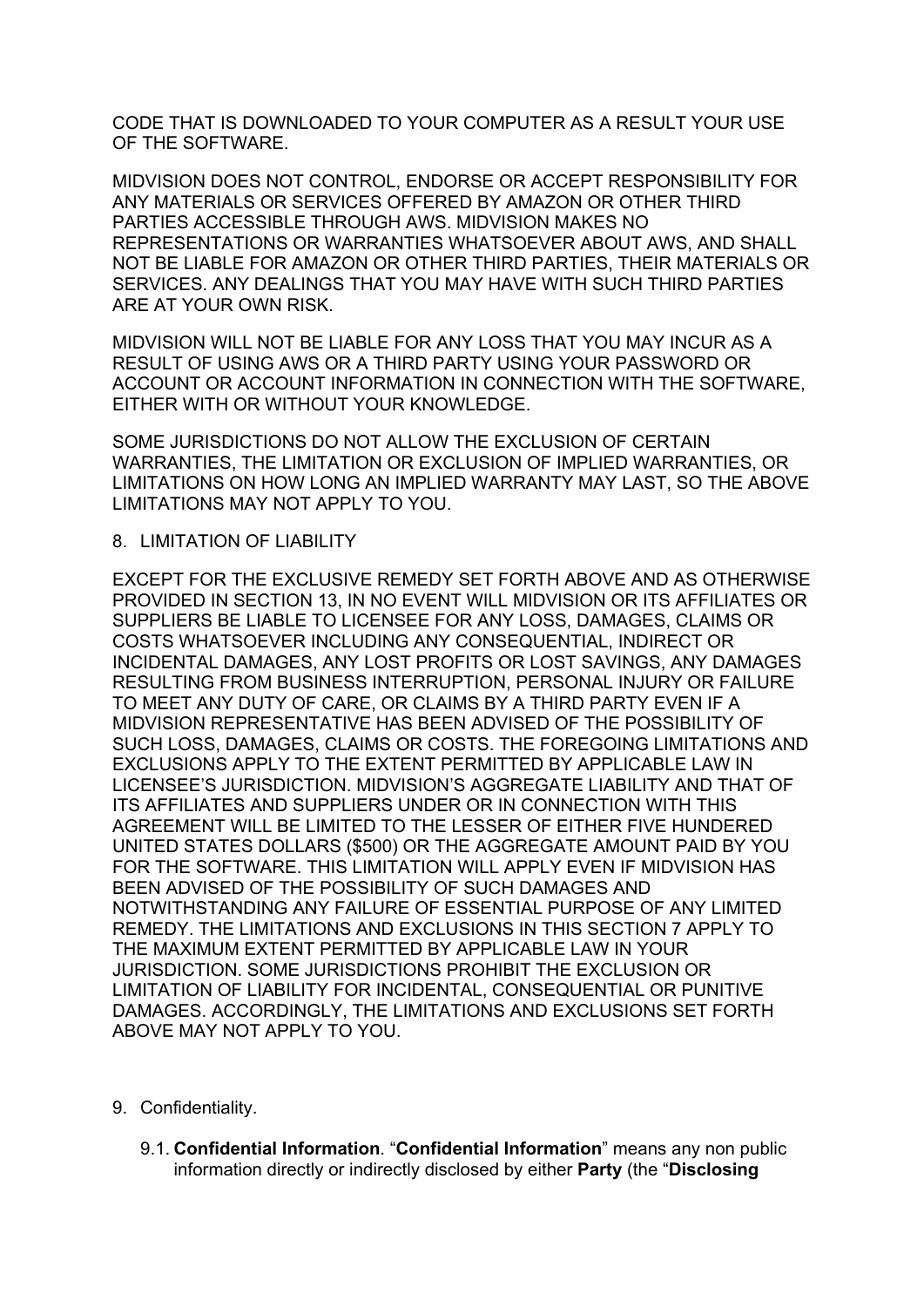**Party**") to the other Party (the "**Receiving Party**") or accessible to the **Receiving Party** pursuant to this **Agreement** that is designated as confidential or that, given the nature of the information or the circumstances surrounding its disclosure, reasonably should be considered as confidential, including without limitation technical data, trade secrets, know-how, research, inventions, processes, designs, drawings, strategic roadmaps, product plans, product designs and architecture, security information, marketing plans, pricing and cost information, marketing and promotional activities, business plans, customer and supplier information, employee and User information, business and marketing plans, and business processes, and other technical, financial or business information, and any third party information that the **Disclosing Party** is required to maintain as confidential. **Confidential Information** will not, however, include any information which: (a) was publicly known or made generally available to the public prior to the time of disclosure; (b) becomes publicly known or made generally available after disclosure through no fault of the **Receiving Party**; (c) is in the possession of the **Receiving Party**, without restriction as to use or disclosure, at the time of disclosure by the **Disclosing Party**; (d) was lawfully received, without restriction as to use or disclosure, from a third party (who does not have an obligation of confidentiality or restriction on use itself); or (e) is developed by the **Receiving Party** independently from this **Agreement** and without use of or reference to the **Disclosing Party's Confidential Information** or Proprietary Rights. Except for rights expressly granted in this **Agreement**, each **Party** reserves all rights in and to its **Confidential Information**. The **Parties** agree that the **Licensed Materials are Confidential Information** of **Licensor**.

- 9.2. **Obligations**. The **Parties** will maintain as confidential and will avoid disclosure and unauthorized use of **Confidential Information** of the other **Party** using reasonable precautions. Each Party will protect such **Confidential Information** with the same degree of care that a prudent person would exercise to protect its own confidential information of a like nature, and to prevent the unauthorized, negligent, or inadvertent use, disclosure, or publication thereof or access thereto. Each Party will restrict **Confidential Information** to individuals who need to know such **Confidential Information** and who are bound to confidentiality obligations at least as protective as the restrictions described in this Section 9. Except as necessary for the proper use of the **Software**, the exercise of a **Party's** rights under this **Agreement**, performance of a **Party's** obligations under this **Agreement** or as otherwise permitted under this **Agreement**, neither **Party** will use **Confidential Information** of the other **Party** for any purpose except in fulfilling its obligations or exercising its rights under this **Agreement**. Each **Party** will promptly notify the other **Party** if it becomes aware of any unauthorized use or disclosure of the other **Party's Confidential Information**, and reasonably cooperate with the other **Party** in attempts to limit disclosure.
- 9.3. **Compelled Disclosure**. If and to the extent required by law, including regulatory requirements, discovery request, subpoena, court order or governmental action, the **Receiving Party** may disclose or produce **Confidential Information** but will give reasonable prior notice (and where prior notice is not permitted by applicable Law, notice will be given as soon as the **Receiving Party** is legally permitted) to the **Disclosing Party** to permit the **Disclosing Party** to intervene and to request protective orders or confidential treatment therefor or other appropriate remedy regarding such disclosure. Disclosure of any **Confidential**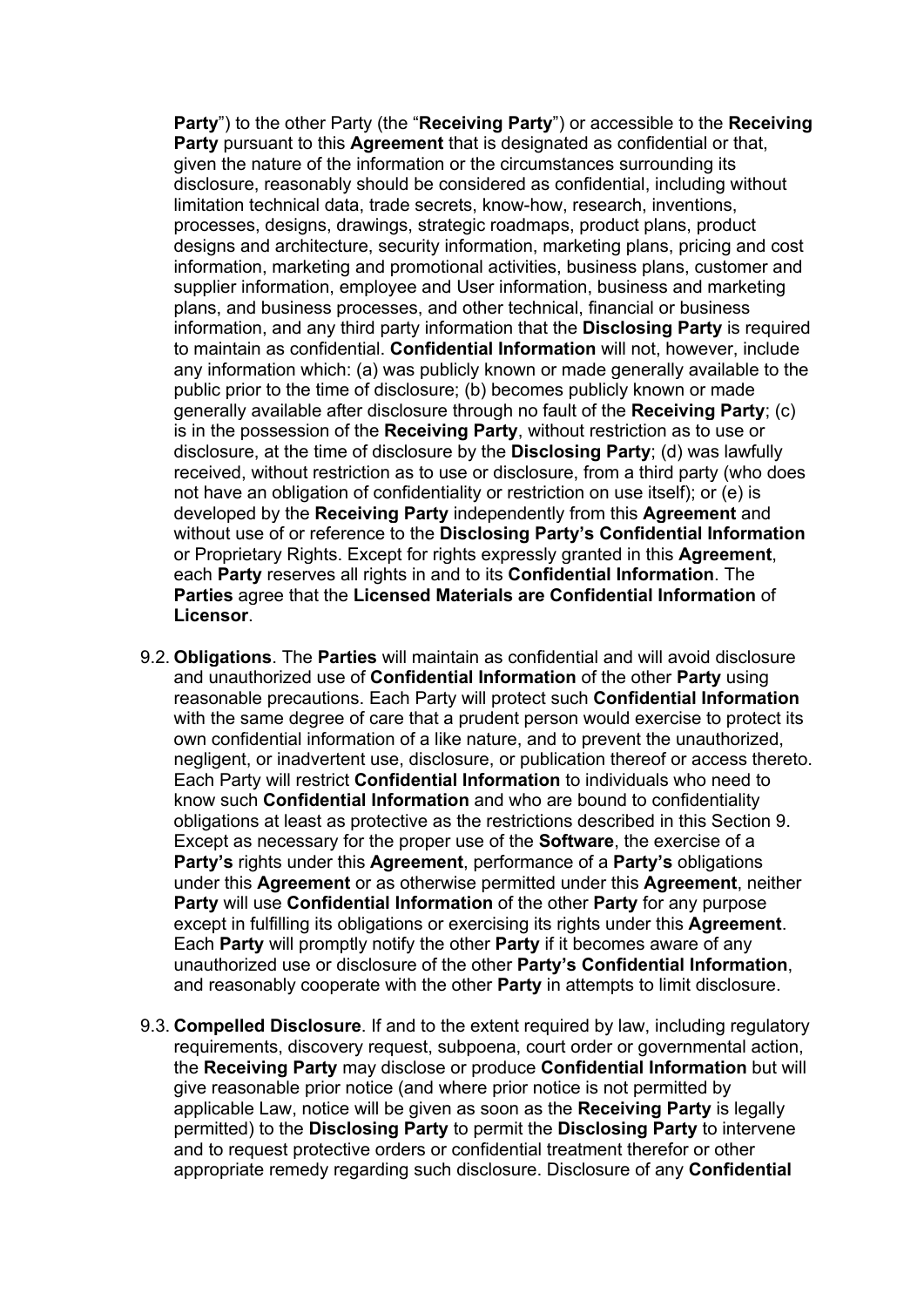**Information** pursuant to any legal requirement will not be deemed to render it non-confidential, and the **Receiving Party's** obligations with respect to **Confidential Information** of the **Disclosing Party** will not be changed or lessened by virtue of any such disclosure.

9.4. **NDA**. **Buyer** and **Licensor** may agree that a separate nondisclosure agreement between **Buyer** and **Licensor** (or the respective **Affiliates** of **Buyer** and **Licensor**) ("**NDA**") will apply to the **Subscription**, in which case the terms and conditions thereof are incorporated herein by reference and will apply instead of subsections 9.1 through 9.3 of this Section 9.

### 10. Governing Law.

This **Agreement**, each **Subscription** entered into hereunder, and all matters arising from or related to this **Agreement** (including its validity and interpretation), will be governed and enforced by and construed in accordance with the substantive laws in force in England and Wales. The respective courts of England shall have exclusive jurisdiction over all disputes relating to this **Agreement**. Notwithstanding any provision in this agreement, **MidVision** or **Buyer** may request any judicial, administrative, or other authority to order any provisional or conservatory measure, including injunctive relief, specific performance, or other equitable relief, prior to the institution of legal or arbitration proceedings, or during the proceedings, for the preservation of its rights and interests or to enforce specific terms that are suitable for provisional remedies. This **Agreement** will not be governed by the following, the application of which is hereby expressly excluded: (x) the conflict of law rules of any jurisdiction, (y) the United Nations Convention on Contracts for the International Sale of Goods, and (z) the Uniform Computer Information Transactions Act, as enacted in any jurisdiction.

## 11. General Provisions.

- 11.1. **Severability**. If any part of this **Agreement** is found void and unenforceable, it will not affect the validity of the balance of this **Agreement**, which shall remain valid and enforceable according to its terms.
- 11.2. Updates and upgrades may be licensed to **Licensee** by **MidVision** with additional or different terms.
- 11.3. The English version of this **Agreement** shall be the version used when interpreting or construing this **Agreement**.
- 11.4. **Entire Agreement**. This is the entire agreement between **MidVision** and **Licensee** relating to the **Software** and it supersedes and extinguishes any prior representations, discussions, advertising, undertakings, communications or understandings between them whether written or oral relating to the **Software**.
- 11.5. **MidVision** may, from time-to-time modify this **Agreement** by posting a revised version on the **AWS Marketplace,** updating the EULA for the **AWS Marketplace Listing** or by otherwise notifying **Licensee** via email.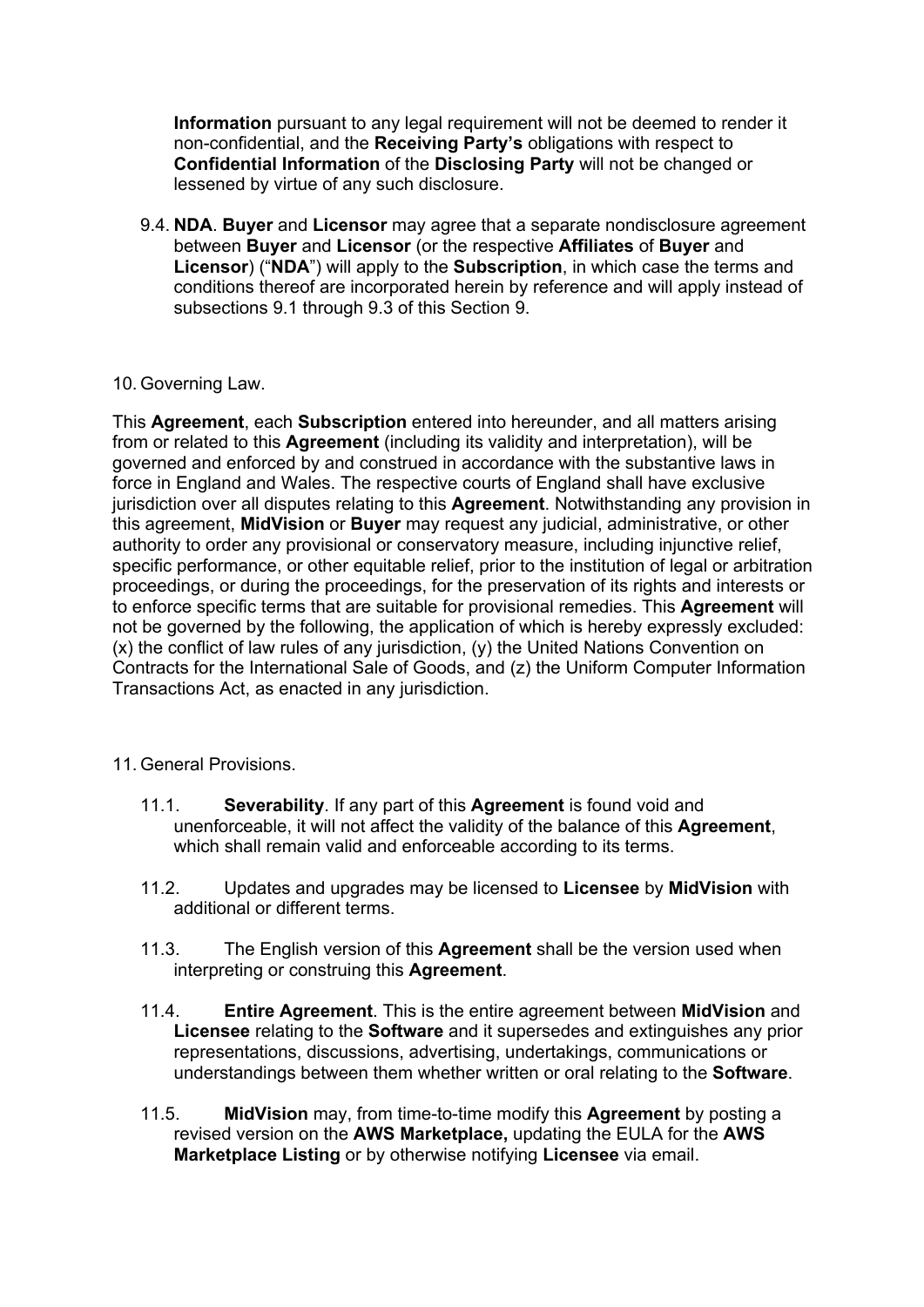- 11.6. **Compliance with Laws**. Each **Party** represents and warrants that it will comply with all applicable international, national, state and local laws, ordinances, rules, regulations and orders, as amended from time to time ("**Laws**") applicable to such **Party** in its performance under this **Agreement**.
- 11.7. **Power and Authority**. Each **Party** represents and warrants that: (a) it has full power and authority to enter in and perform this **Agreement** and that the execution and delivery of this **Agreement** has been duly authorized; and (b) this **Agreement** and such **Party's** performance hereunder will not breach any other agreement to which the **Party** is a party or is bound or violate any obligation owed by such **Party** to any third party.
- 11.8. **Assignment**. This **Agreement** and any rights or obligations hereunder shall not be assigned or transferred in whole or in part by either **Party** without the prior written consent of the other **Party**. Any purported assignment or transfer will be null and void. Notwithstanding the foregoing, and without gaining the other **Party's** written consent, either **Party** may assign this **Agreement**, in whole or part, and delegate its obligations to its **Affiliates** or to any entity acquiring all or substantially all of its assets related to the **AWS Marketplace Listing** or the assigning **Party's** entire business, whether by sale of assets, sale of stock, merger or otherwise. This **Agreement** will inure to the benefit of the **Parties** hereto and their permitted successors and assigns.
- 11.9. **Divestiture**. If **Buyer** divests a portion of its business to one or more organizations that are not **Affiliates** of **Buyer**, or if an entity ceases to be an **Affiliate** of **Buyer** (such divested business unit or such entity, a "**Divested Affiliate**"), **Licensor** agrees to allow such **Divested Affiliate** to continue to use the **Software**, and **Buyer** may elect that (a) such **Divested Affiliate** continue, as if it were a **Buyer Affiliate**, to use the **Software** under **Buyer's AWS Marketplace** account for the remainder of the Subscription, or (b) such **Divested Affiliate** may obtain its own **Subscription** to the **Software** for a period of 90 days after the effective date of such divestiture under the same terms and conditions as this **Agreement** and the same pricing as set forth in the **AWS Marketplace Listing**. Use by a **Divested Affiliate** after the conclusion of the **Subscription** or 90 day period, as applicable, will require a separately purchased subscription from **Licensor** through an **AWS Marketplace** account of that **Divested Affiliate** or its then-current **Affiliates**.
- 11.10. **Force Majeure.** Neither **Party** will have any liability under or be deemed to be in breach of this **Agreement** for any delays or failures in performance of this **Agreement** which result from circumstances beyond the reasonable control of the **Party** affected. Each **Party** will promptly notify the other **Party** in writing when such circumstances cause a delay or failure in performance and when they cease to do so. If such circumstances continue for a continuous period of more than one month, either **Party** may terminate this contract by written notice to the other **Party**.
- 11.11. **Headings**. The headings throughout this **Agreement** are for reference purposes only, and the words contained therein will in no way be held to explain, modify, amplify or aid in the interpretation, construction or meaning of the provisions of this **Agreement**.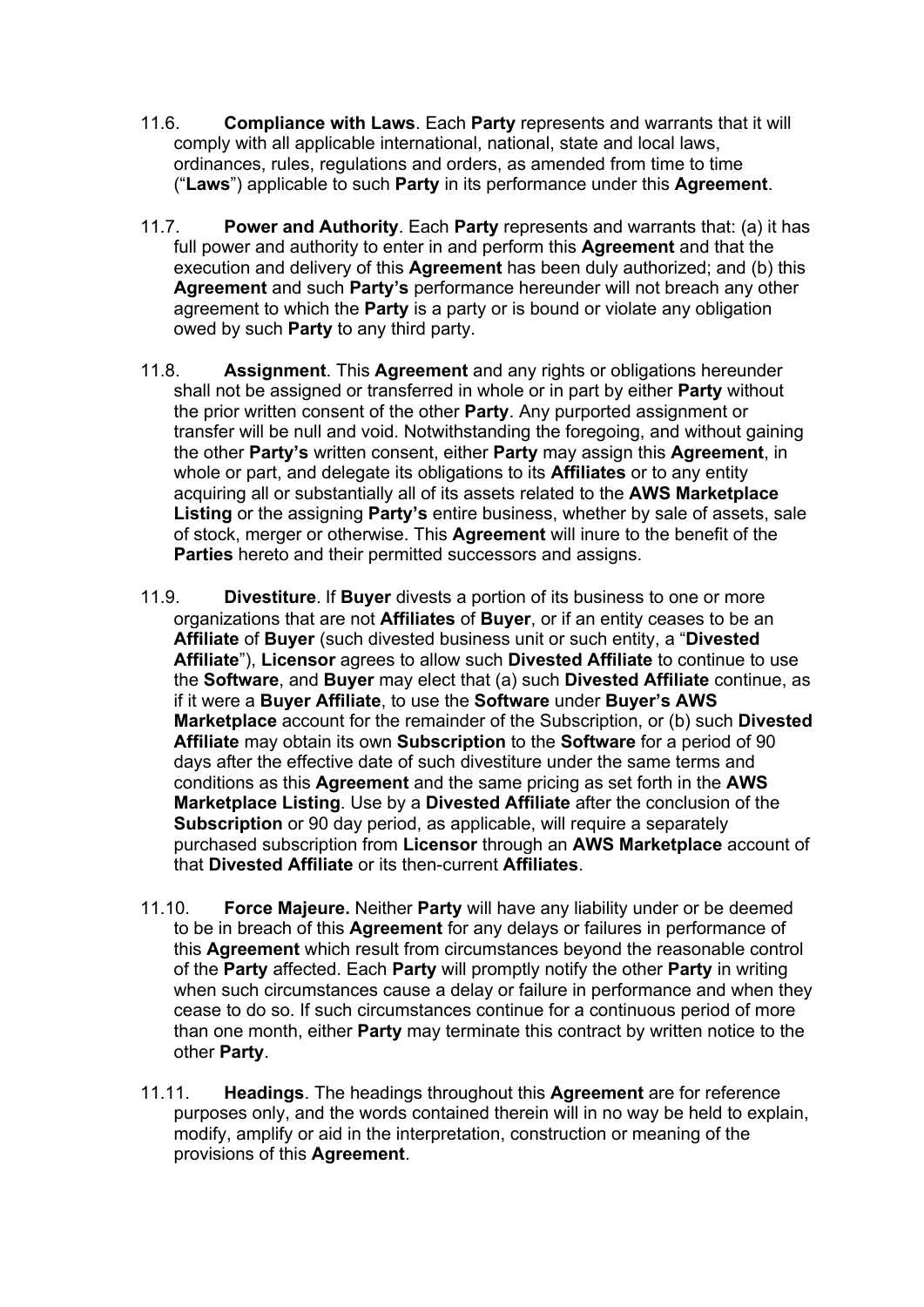- 11.12. **Waiver**. Any waiver or relaxation either partly, or wholly of any of the terms and conditions of this **Agreement** will be valid only if it is communicated to the other **Party** in writing and expressly stated to be a waiver. A waiver of any right or remedy arising from a breach of contract will not constitute a waiver of any right or remedy arising from any other breach of this contract.
- 11.13. **Publicity**. Neither **Party** will issue any publicity materials or press releases that refer to the other **Party** or its **Affiliates**, or use any trade name, trademark, service mark or logo of the other **Party** or its **Affiliates** in any advertising, promotions or otherwise, without the other **Party's** prior written consent.
- 11.14. **Relationship of Parties**. The relationship of the **Parties** will be that of independent contractors, and nothing contained in this **Agreement** will create or imply an agency relationship between **Buyer** and **Licensor**, nor will this **Agreement** be deemed to constitute a joint venture or partnership or the relationship of employer and employee between **Buyer** and **Licensor**. Each **Party** assumes sole and full responsibility for its acts and the acts of its **Personnel**. Neither **Party** will have the authority to make commitments or enter into contracts on behalf of, bind, or otherwise oblige the other **Party**.
- 11.15. **Notices**. To be effective, notice under this **Agreement** must be given in writing. Each **Party** consents to receiving electronic communications and notifications from the other **Party** in connection with this **Agreement**. Each **Party** agrees that it may receive notices from the other **Party** regarding this **Agreement**: (a) by email to the email address designated by such **Party** as a notice address for the **Agreement**; (b) by personal delivery; (c) by registered or certified mail, return receipt requested; or (d) by nationally recognized courier service. Any such **Notice** shall be deemed to have been received if delivered personally, at the time of delivery or in the case of pre-paid recorded delivery or registered post, 48 hours from the date of posting or in the case of fax, at the time of transmission or in the case of email, when sent unless an error message is received.
- 11.16. **Subcontracting**. Licensor may use **Subcontractors** in its performance under this **Agreement**, provided that: (a) **Licensor** remains responsible for all its duties and obligations hereunder and the use of any **Subcontractor** will not relieve or reduce any liability of **Licensor** or cause any loss of warranty under this **Agreement**; and (b) **Licensor** agrees to be directly liable for any act or omission by such **Subcontractor** to the same degree as if the act or omission were performed by **Licensor** such that a breach by a **Subcontractor** of the provisions of this **Agreement** will be deemed to be a breach by **Licensor**. The performance of any act or omission under this **Agreement** by a **Subcontractor** for, by or through **Licensor** will be deemed the act or omission of **Licensor**. Upon request, **Licensor** will identify to **Buyer** any **Subcontractors** performing under this **Agreement**, and such other information reasonably requested by **Buyer** about such subcontracting.
- 11.17. **Cumulative Rights**. The rights, powers, privileges and remedies provided in this **Agreement** are cumulative and are not exclusive of any other rights, powers, privileges or remedies provided by law.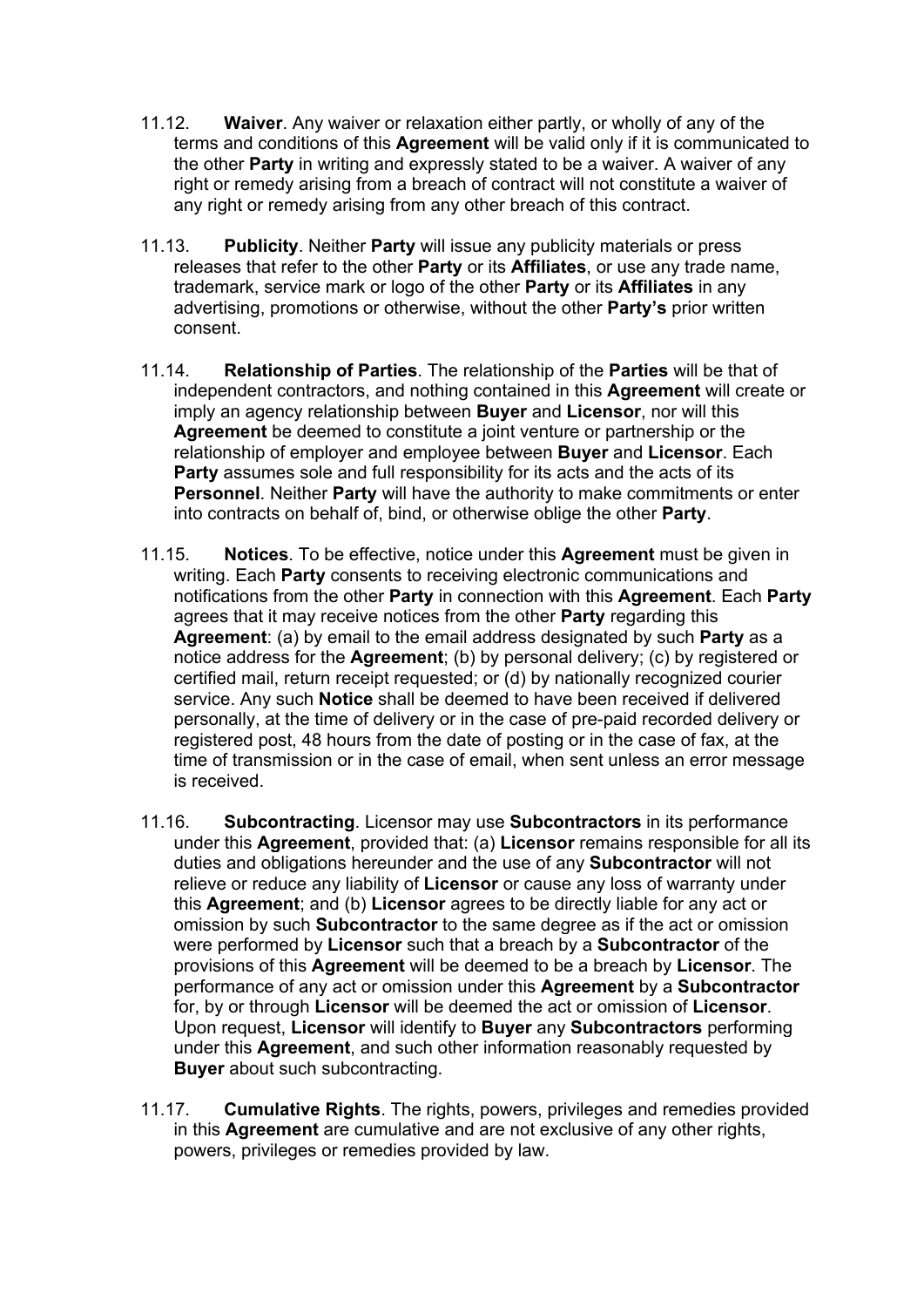- 12. Notice to U.S. Government End Users.
	- 12.1. Commercial Items. The Software and Documentation are "Commercial Item(s)," as that term is defined at 48 C.F.R. Section 2.101, consisting of "Commercial Computer Software" and "Commercial Computer Software Documentation," as such terms are used in 48 C.F.R. Section 12.212 or 48 C.F.R. Section 227.7202, as applicable. Consistent with 48 C.F.R. Section 12.212 or 48 C.F.R. Sections 227.7202 1 through 227.7202 4, as applicable, the Commercial Computer Software and Commercial Computer Software Documentation are being licensed to U.S. Government end users (a) only as Commercial Items and (b) with only those rights as are granted to all other end users pursuant to the terms and conditions herein. Unpublished-rights reserved under the copyright laws of the United Kingdom. MidVision.
	- 12.2. U.S. Government Licensing of MidVision Technology. Licensee agrees that when licensing MidVision Software for acquisition by the U.S. Government, or any contractor therefore, Licensee will license consistent with the policies set forth in 48 C.F.R. Section 12.212 (for civilian agencies) and 48 C.F.R. Sections 227 7202 1 and 227 7202 4 (for the Department of Defense). For U.S. Government End Users, MidVision agrees to comply with all applicable equal opportunity laws including, if appropriate, the provisions of Executive Order 11246, as amended, Section 402 of the Vietnam Era Veterans Readjustment Assistance Act of 1974 (38 USC 4212), and Section 503 of the Rehabilitation Act of 1973, as amended, and the regulations at 41 C.F.R. Parts 60 1 through 60 60, 60 250, and 60 741. The affirmative action clause and regulations contained in the preceding sentence shall be incorporated by reference in this Agreement.
- 13. Term and Termination.
	- 13.1. Term. This **Agreement** will continue in full force and effect until conclusion of the **Subscription**, unless terminated earlier by either **Party** as provided by this **Agreement**.
	- 13.2. Termination for Convenience. **Buyer** may terminate the **Subscription** or this **Agreement** without cause at any time upon notice to **Licensor** or using the termination or cancellation functionality available through the **AWS Services**. If a **Subscription** with **Metered Pricing**, **Buyer** will pay for all **Software** usage up to the time of termination. If a **Subscription** with **Entitlement Pricing**, **Buyer** will not be entitled to refund of fees nor relieved of any future payment obligations for any unused portion of the **Subscription**.
	- 13.3. Termination for Cause. Either **Party** may terminate the **Subscription** or this **Agreement** if the other **Party** materially breaches this **Agreement** and does not cure the breach within 30 days following its receipt of written notice of the breach from the non-breaching **Party**.
	- 13.4. **MidVision** reserves the right, in its sole discretion, to change, cease to provide or discontinue support for the **Software** at any time.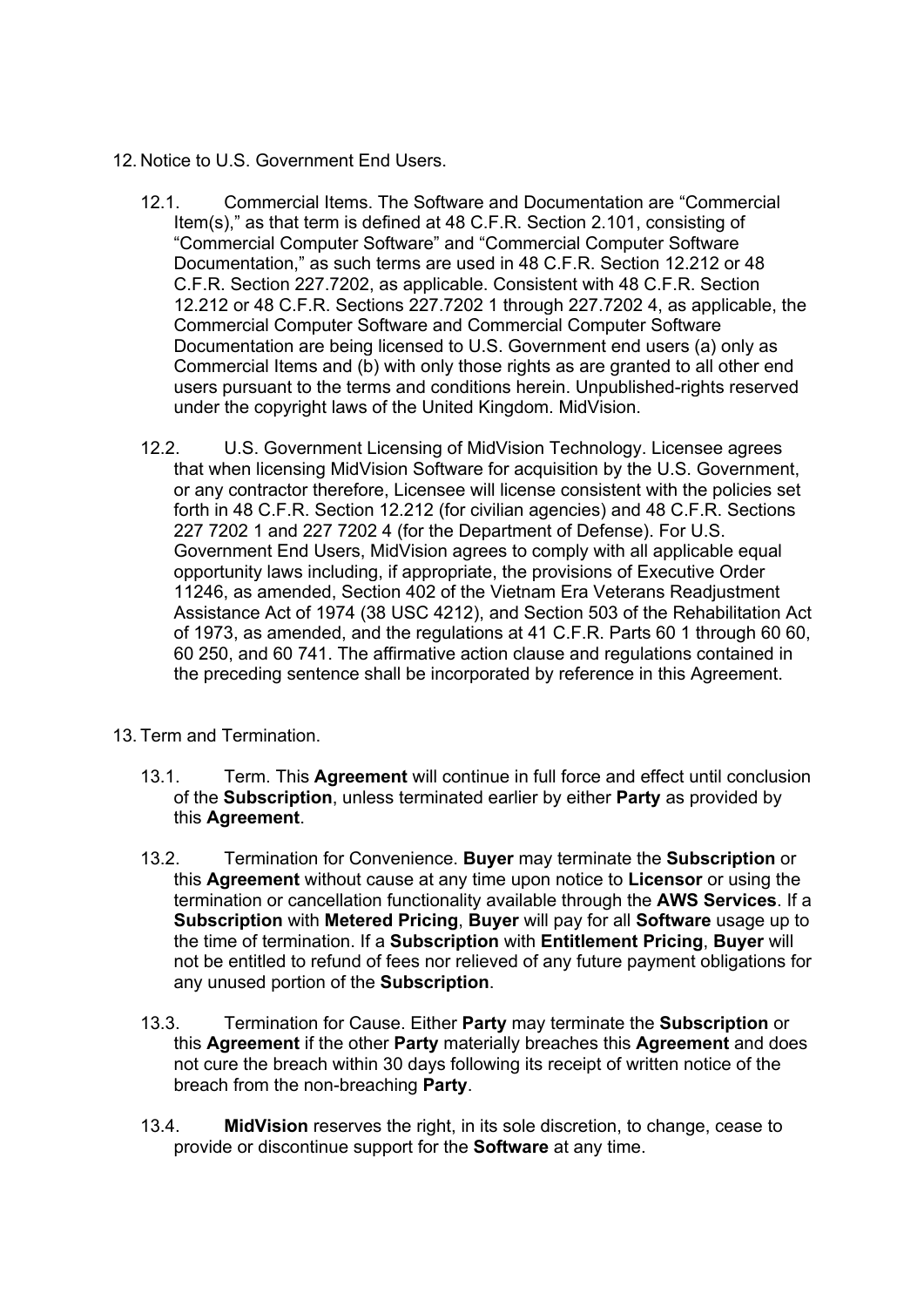- 13.4.1.In the event that **MidVision** opts to discontinue support for the **Software**, **MidVision** shall provide **Licensee** with 90 days prior notice.
- 13.4.2.In the event that **MidVision** opts to cease to provide the **Software** pertaining to a **Subscription**, **MidVision** shall notify the **Licensee**, whereupon **Licensee** shall, within 90 days of receipt of such notice, discontinue its use of the **Software** and terminate its **Subscriptions** to the **AWS Marketplace Listings** containing the **Software**.
- 13.4.3.If the **Licensee** has an active **Subscription** using an **Entitlement Pricing** model, **Licensor** shall only cease to provide the **Software** where an exceptional circumstance results in **Licensor's** inability to list the **Software** on **AWS**. In this circumstance, **Licensee** shall be entitled to a refund of any prepaid but unused usage.

#### 13.5. Effect of Termination.

- 13.5.1.Upon termination or expiration of the **Subscription** or this **Agreement**, **Buyer's** right to use the **Software** licensed under such **Subscription** will terminate, and **Buyer's** access to the **Software** and **Services** provided under such **Subscription** may be disabled and discontinued. Termination or expiration of any **Subscription** purchased by **Buyer** from **Licensor** will not terminate or modify any other **Subscription** purchased by **Buyer** from **Licensor**.
- 13.5.2.The following Sections shall survive termination of this **Agreement**: 1 (Definitions), 5 (Intellectual Property Rights), 7 (No Warranty), 8 (Limitation of Liability), 10 (Governing Law), 11 (General Provisions), 12 (Notice to U.S. Government End Users), and 13 (Term and Termination)..

14. Third-Party Beneficiary.

**Licensee** acknowledges and agrees that **MidVision's** licensors (and/or **MidVision** if **Licensee** obtained the **Software** from any party other than **MidVision**) are third party beneficiaries of this **Agreement**, with the right to enforce the obligations set forth herein with respect to the respective technology of such licensors and/or **MidVision**.

#### 15. Third-Party Software.

The **Software** may contain third party software which requires notices and/or additional terms and conditions. Such required **Third Party Software** notices and/or additional terms and conditions are located at https://www.midvisioncloud.com/eula-third-party/ (or a successor website thereto) and are made a part of and incorporated by reference into this **Agreement**.

16. Insurance.

16.1. **Coverages**. Each **Party** will obtain and maintain appropriate insurance necessary for implementing and performing under this **Agreement** in accordance with applicable Law and in accordance with the requirements of this Section 16. Under **Licensor's** right to self-insure, **Licensor** shall obtain and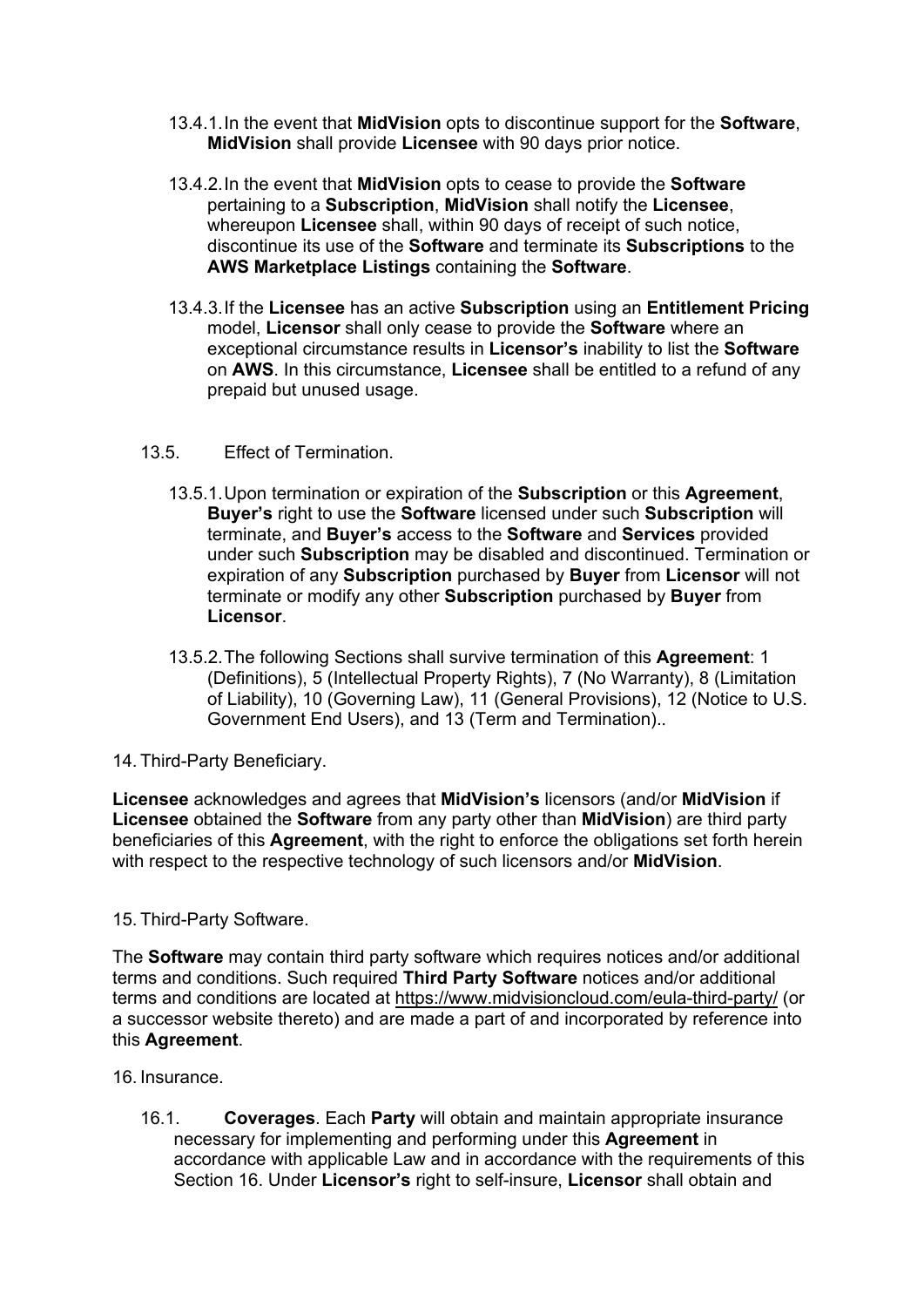maintain at its own cost and expense the following insurances, with reputable UK insurers in respect of its obligations under this Agreement and for one year afterwards with a limit of indemnity in respect of any one occurrence or series of occurrences of not less than £1 million per year or more where required by law.

- 16.1.1.**Professional Indemnity.** Professional indemnity for information technology (also known as Errors and Omissions Insurance) of at least USD \$2,000,000
- 16.1.2.**Public & Product Liability.** Public and Products Liability Insurance of at least USD \$2,000,000
- 16.1.3.**Employers Liability.** Employers Liability Insurance of at least USD \$2,000,000
- 16.2. **Licensor** shall on **Licensee's** request, provide **Licensee** proof of such insurance policies.
- 17. Fraud And Corruption.
	- 17.1. Each **Party** shall, and shall procure that its **Personnel** shall:
		- (a) comply with all applicable laws, regulations and sanctions relating to antibribery and anti-corruption including but not limited to the requirements of the UK Bribery Act 2010 and any other applicable statute, rule or regulation in force from time to time that amends, appeals or replaces such act (the "**Bribery Act**");
		- (b) notify the other **Party** immediately it becomes aware of any breach or suspected breach of this clause 17.
		- (c) not engage in any activity, practice or conduct which would constitute an offence under sections 1, 2 or 6 of the **Bribery Act**; and
		- (d) ensure that all persons associated with the **Party** or other persons who are performing services in connection with this **Agreement** comply with this clause 17.
	- 17.2. Breach of this clause 17 shall be deemed a material breach of this **Agreement**. In such case, or in case a **Party** has serious reason to believe that the other **Party** has been in breach of its obligations hereunder, the **Party** shall be entitled to terminate the **Agreement** with immediate effect without being in default.
- 18. Data Protection.
	- 18.1. In this Section 18 the terms data processor, data subject, personal data and process shall have the meanings given to them in the UK Data Protection Act 2018 (the UK implementation of GDPR).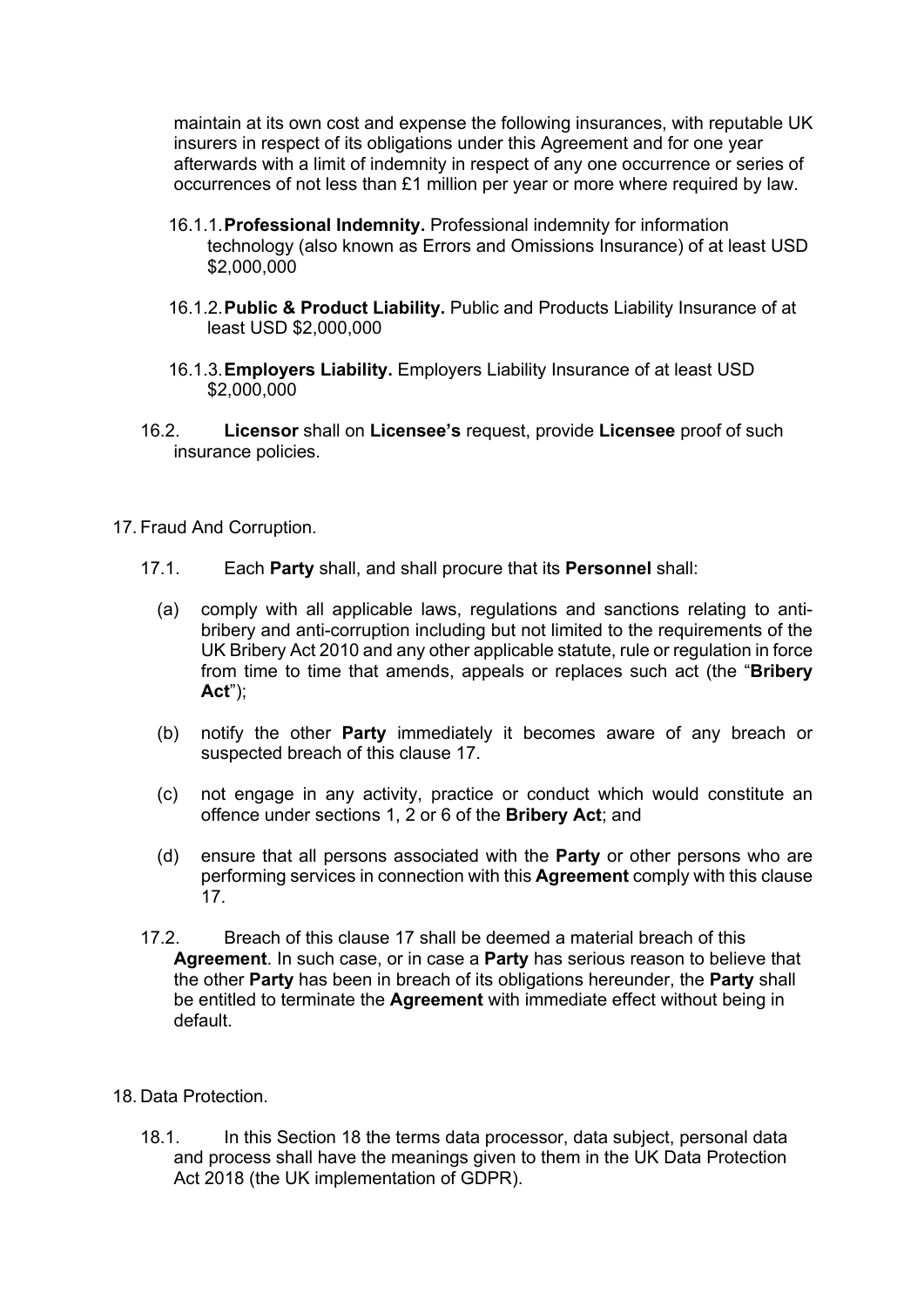- 18.2. Each **Party** shall comply with the provisions of the UK Data Protection Act 2018 (and any other applicable statute, rule or regulation in force from time to time that amends, appeals or replaces such act) in relation to its use of any personal data concerning the other **Party**.
- 18.3. Where **MidVision** is processing personal data of the **Licensee** as a data processor:
	- a) **MidVision** shall only act on instructions regarding the processing of personal data under this **Agreement**;
	- b) **MidVision** shall ensure that appropriate technical and organisational measures shall be taken against unauthorized or unlawful processing of personal data and against accidental loss or destruction of, or damage to, personal data, having regard to the state of technological development and the cost of implementing the measures, so as to ensure a level of security appropriate to (i) the harm that may result from breach of such measures and (ii) the nature of personal data to be protected; and
	- c) **MidVision** shall comply with any reasonable request made from time to time by the **Licensee** to ensure compliance with the measures mentioned in this Section.
- 18.4. The **Licensee** hereby instructs the **Licensor** to carry out any processing of personal data reasonably necessary for the performance of this contract.
- 18.5. Each **Party** shall provide to the other **Party** full co-operation and assistance in allowing data subjects to access their rights under the Data Protection Act 2018 at no charge to the other **Party.**
- 19. Independence.
	- 19.1. If either **Party** becomes aware of any circumstances existing or arising between them or with third parties, which could create a conflict of interest in their collective delivery of the **Software** or **Services** to the **Licensee** during the term of this **Agreement,** the **Party** shall notify the other **Party** thereof without undue delay.
	- 19.2. The **Licensee** may lodge a request with the **Licensor** to be notified of any change of control or ownership of the **Licensor** or its **Affiliates** during the term of this **Agreement**. If such a request has been lodged with **Licensor**, **Licensor** shall immediately notify **Licensee** of any change or potential change in ownership interests in or control of the **Licensor** or the **Licensor's** owners that might arise during the course of this **Agreement** and that would cause a new owner to hold an ownership interest of more than 20%.
	- 19.3. **Licensor** warrants, represents and undertakes that it is properly incorporated in the United Kingdom as a limited liability company (the "**Company**") and will remain so during the term of this **Agreement**.